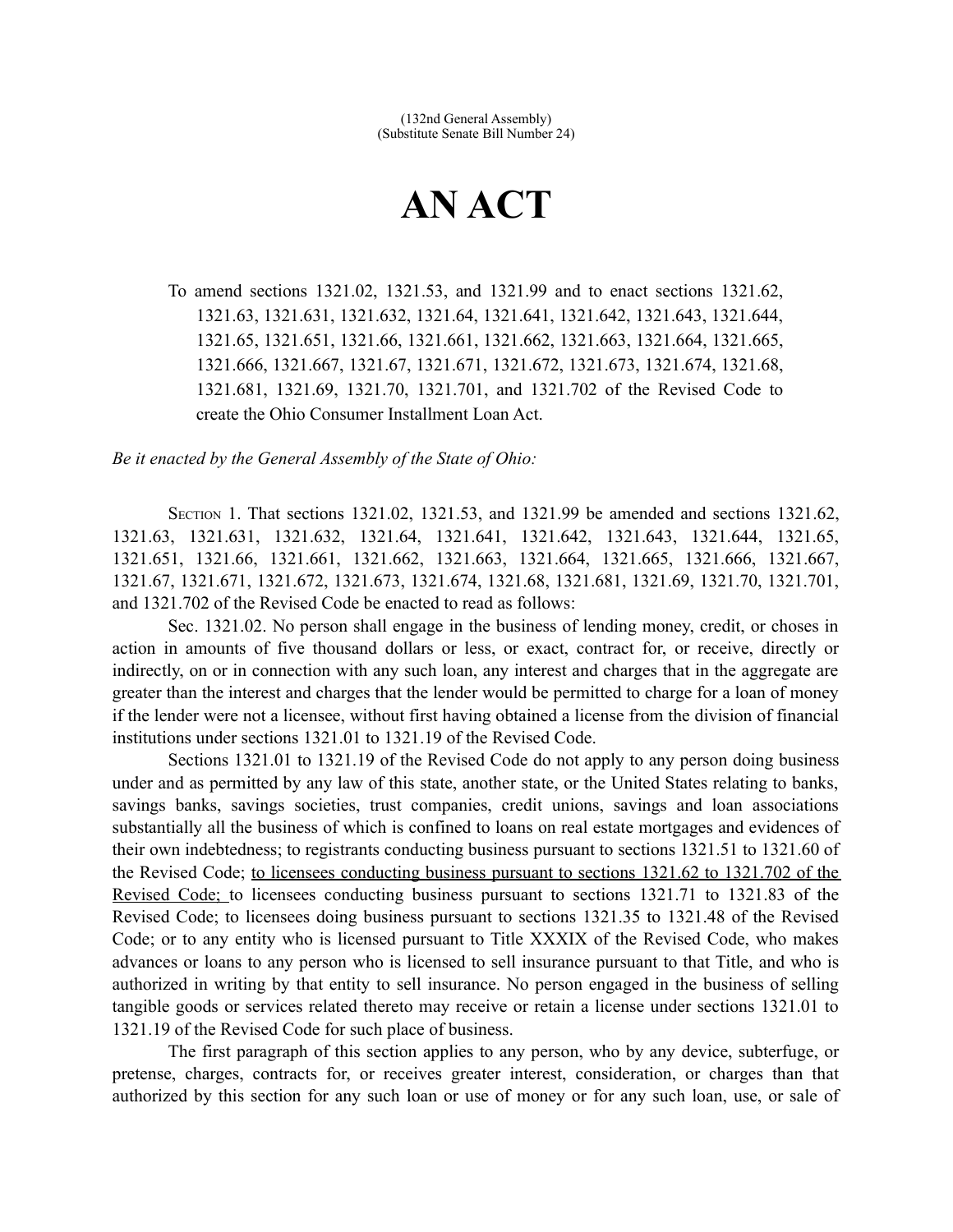credit, or who for a fee or any manner of compensation arranges or offers to find or arrange for another person to make any such loan, use, or sale of credit. This section does not preclude the acquiring, directly or indirectly, by purchase or discount, of a bona fide obligation for goods or services when such obligation is payable directly to the person who provided the goods or services.

Any contract of loan in the making or collection of which an act is done by the lender that violates this section is void and the lender has no right to collect, receive, or retain any principal, interest, or charges.

Sec. 1321.53. (A)(1) An application for a certificate of registration under sections 1321.51 to 1321.60 of the Revised Code shall contain an undertaking by the applicant to abide by those sections. The application shall be in writing, under oath, and in the form prescribed by the division of financial institutions, and shall contain any information that the division may require. Applicants that are foreign corporations shall obtain and maintain a license pursuant to Chapter 1703. of the Revised Code before a certificate is issued or renewed.

(2) Upon the filing of the application and the payment by the applicant of a nonrefundable two-hundred-dollar investigation fee, a nonrefundable three-hundred-dollar annual registration fee, and any additional fee required by the nationwide mortgage licensing system and registry, the division shall investigate the relevant facts. If the application involves investigation outside this state, the applicant may be required by the division to advance sufficient funds to pay any of the actual expenses of such investigation, when it appears that these expenses will exceed two hundred dollars. An itemized statement of any of these expenses which the applicant is required to pay shall be furnished to the applicant by the division. No certificate shall be issued unless all the required fees have been submitted to the division.

(3) All applicants making loans secured by an interest in real estate shall designate an employee or owner of the applicant as the applicant's primary point of contact. While acting as the primary point of contact, the employee or owner shall not be employed by any other registrant or mortgage broker.

(4) The investigation undertaken upon application shall include both a civil and criminal records check of the applicant including any individual whose identity is required to be disclosed in the application. Where the applicant is a business entity the superintendent shall have the authority to require a civil and criminal background check of those persons that in the determination of the superintendent have the authority to direct and control the operations of the applicant.

(5)(a) Notwithstanding division (K) of section 121.08 of the Revised Code, the superintendent of financial institutions shall obtain a criminal history records check and, as part of that records check, request that criminal record information from the federal bureau of investigation be obtained. To fulfill this requirement, the superintendent shall do either of the following:

(i) Request the superintendent of the bureau of criminal identification and investigation, or a vendor approved by the bureau, to conduct a criminal records check based on the applicant's fingerprints or, if the fingerprints are unreadable, based on the applicant's social security number, in accordance with section 109.572 of the Revised Code;

(ii) Authorize the nationwide mortgage licensing system and registry to request a criminal history background check as set forth in division (C) of section 1321.531 of the Revised Code.

(b) Any fee required under division (C)(3) of section 109.572 of the Revised Code or by the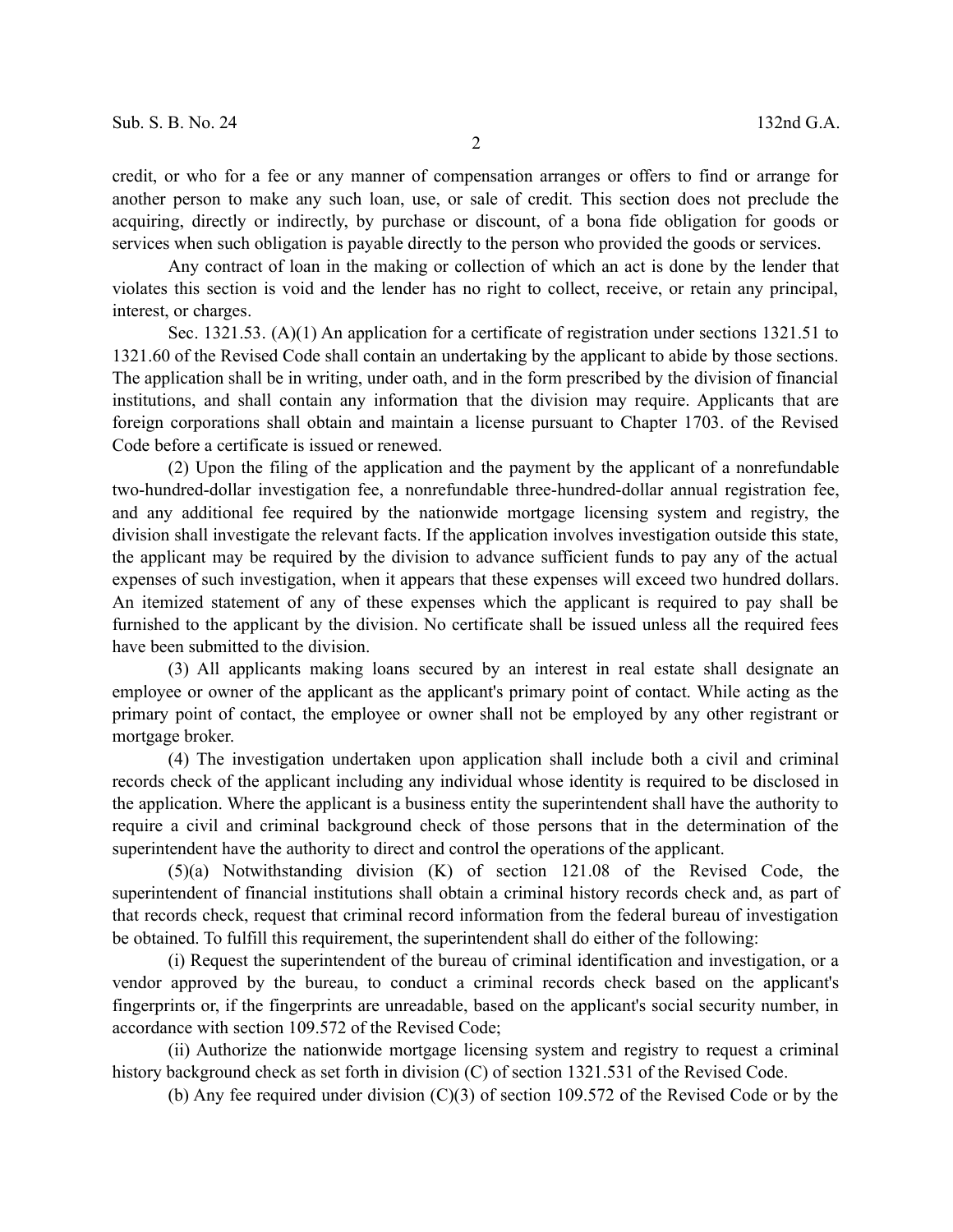nationwide mortgage licensing system and registry shall be paid by the applicant.

(6) If an application for a certificate of registration does not contain all of the information required under division (A) of this section, and if such information is not submitted to the division or to the nationwide mortgage licensing system and registry within ninety days after the superintendent or the nationwide mortgage licensing system and registry requests the information in writing, including by electronic transmission or facsimile, the superintendent may consider the application withdrawn.

(7) If the division finds that the financial responsibility, experience, character, and general fitness of the applicant command the confidence of the public and warrant the belief that the business will be operated honestly and fairly in compliance with the purposes of sections 1321.51 to 1321.60 of the Revised Code and the rules adopted thereunder, and that the applicant has the requisite bond or applicable net worth and assets required by division (B) of this section, the division shall thereupon issue a certificate of registration to the applicant. The superintendent shall not use a credit score as the sole basis for a registration denial.

(a)(i) Certificates of registration issued on or after July 1, 2010, shall annually expire on the thirty-first day of December, unless renewed by the filing of a renewal application and payment of a three-hundred-dollar nonrefundable annual registration fee, any assessment as determined by the superintendent pursuant to division  $(A)(7)(a)(ii)$  of this section, and any additional fee required by the nationwide mortgage licensing system and registry, on or before the last day of December of each year. No other fee or assessment shall be required of a registrant by the state or any political subdivision of this state.

(ii) If the renewal fees billed by the superintendent pursuant to division  $(A)(7)(a)(i)$  of this section are less than the estimated expenditures of the consumer finance section of the division of financial institutions, as determined by the superintendent, for the following fiscal year, the superintendent may assess each registrant at a rate sufficient to equal in the aggregate the difference between the renewal fees billed and the estimated expenditures. Each registrant shall pay the assessed amount to the superintendent prior to the last day of June. In no case shall the assessment exceed ten cents per each one hundred dollars of interest (excluding charge-off recoveries), points, loan origination charges, and credit line charges collected by that registrant during the previous calendar year. If such an assessment is imposed, it shall not be less than two hundred fifty dollars per registrant and shall not exceed thirty thousand dollars less the total renewal fees paid pursuant to division  $(A)(7)(a)(i)$  of this section by each registrant.

(b) Registrants shall timely file renewal applications on forms prescribed by the division and provide any further information that the division may require. If a renewal application does not contain all of the information required under this section, and if that information is not submitted to the division or to the nationwide mortgage licensing system and registry within ninety days after the superintendent or the nationwide mortgage licensing system and registry requests the information in writing, including by electronic transmission or facsimile, the superintendent may consider the application withdrawn.

(c) Renewal shall not be granted if the applicant's certificate of registration is subject to an order of suspension, revocation, or an unpaid and past due fine imposed by the superintendent.

(d) If the division finds the applicant does not meet the conditions set forth in this section, it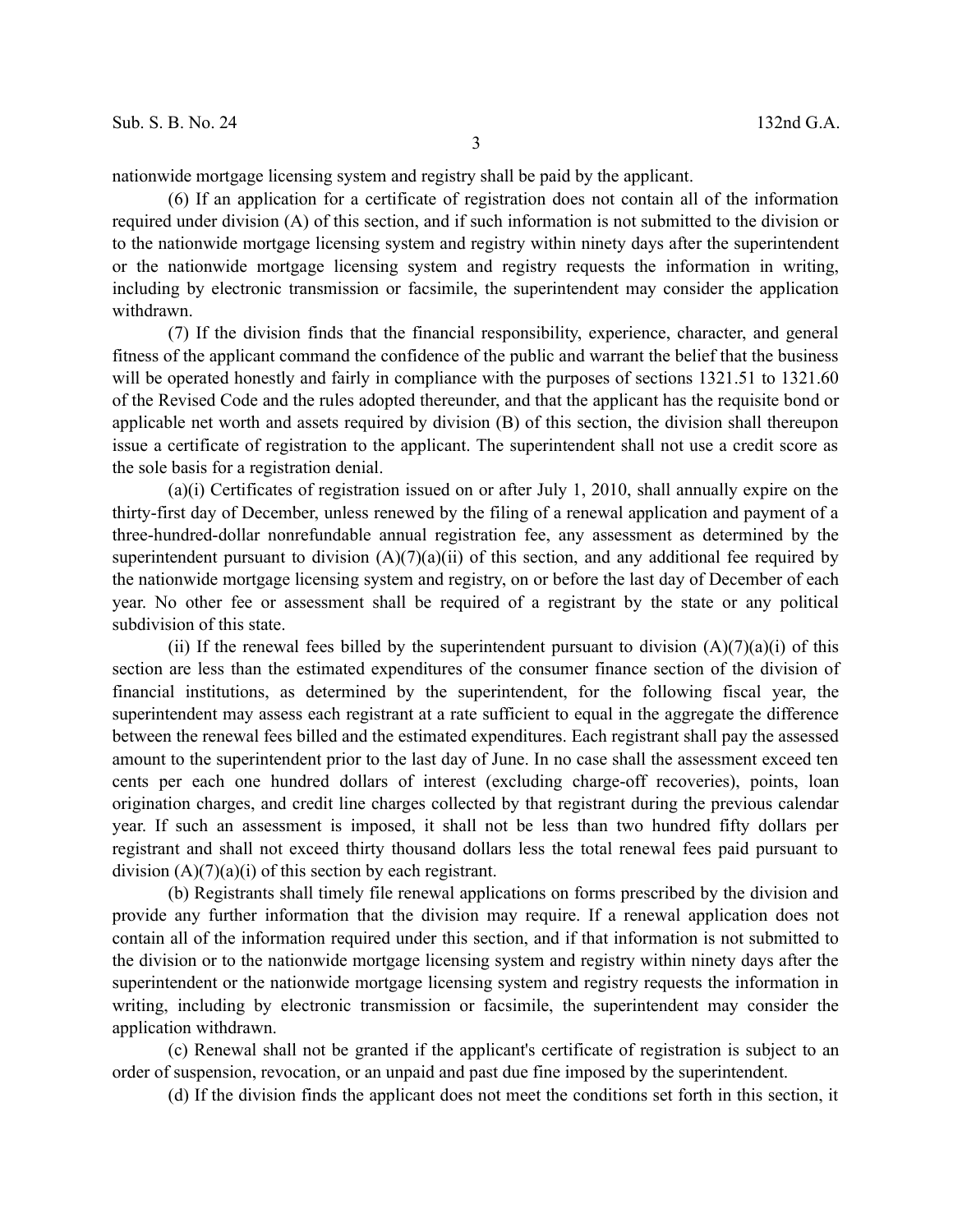shall issue a notice of intent to deny the application, and forthwith notify the applicant of the denial, the grounds for the denial, and the applicant's reasonable opportunity to be heard on the action in accordance with Chapter 119. of the Revised Code.

(8) If there is a change of five per cent or more in the ownership of a registrant, the division may make any investigation necessary to determine whether any fact or condition exists that, if it had existed at the time of the original application for a certificate of registration, the fact or condition would have warranted the division to deny the application under division (A)(7) of this section. If such a fact or condition is found, the division may, in accordance with Chapter 119. of the Revised Code, revoke the registrant's certificate.

(B) Each registrant that engages in lending under sections 1321.51 to 1321.60 of the Revised Code shall, if not otherwise required to be bonded pursuant to section 1321.533 of the Revised Code, maintain both of the following:

(1) A net worth of at least fifty thousand dollars;

(2) For each certificate of registration, assets of at least fifty thousand dollars either in use or readily available for use in the conduct of the business.

(C) Not more than one place of business shall be maintained under the same certificate, but the division may issue additional certificates to the same registrant upon compliance with sections 1321.51 to 1321.60 of the Revised Code, governing the issuance of a single certificate. No change in the place of business of a registrant to a location outside the original municipal corporation shall be permitted under the same certificate without the approval of a new application, the payment of the registration fee and, if required by the superintendent, the payment of an investigation fee of two hundred dollars. When a registrant wishes to change its place of business within the same municipal corporation, it shall give written notice of the change in advance to the division, which shall provide a certificate for the new address without cost. If a registrant changes its name, prior to making loans under the new name it shall give written notice of the change to the division, which shall provide a certificate in the new name without cost. Sections 1321.51 to 1321.60 of the Revised Code do not limit the loans of any registrant to residents of the community in which the registrant's place of business is situated. Each certificate shall be kept conspicuously posted in the place of business of the registrant and is not transferable or assignable.

(D) Sections 1321.51 to 1321.60 of the Revised Code do not apply to any of the following:

(1) Entities chartered and lawfully doing business under the authority of any law of this state, another state, or the United States as a bank, savings bank, trust company, savings and loan association, or credit union, or a subsidiary of any such entity, which subsidiary is regulated by a federal banking agency and is owned and controlled by such a depository institution;

(2) Life, property, or casualty insurance companies licensed to do business in this state;

(3) Any person that is a lender making a loan pursuant to sections 1321.01 to 1321.19 or sections 1321.62 to 1321.701 of the Revised Code or a business loan as described in division (B)(6) of section 1343.01 of the Revised Code;

(4) Any political subdivision, or any governmental or other public entity, corporation, instrumentality, or agency, in or of the United States or any state of the United States, or any entity described in division (B)(3) of section 1343.01 of the Revised Code;

(5) A college or university, or controlled entity of a college or university, as those terms are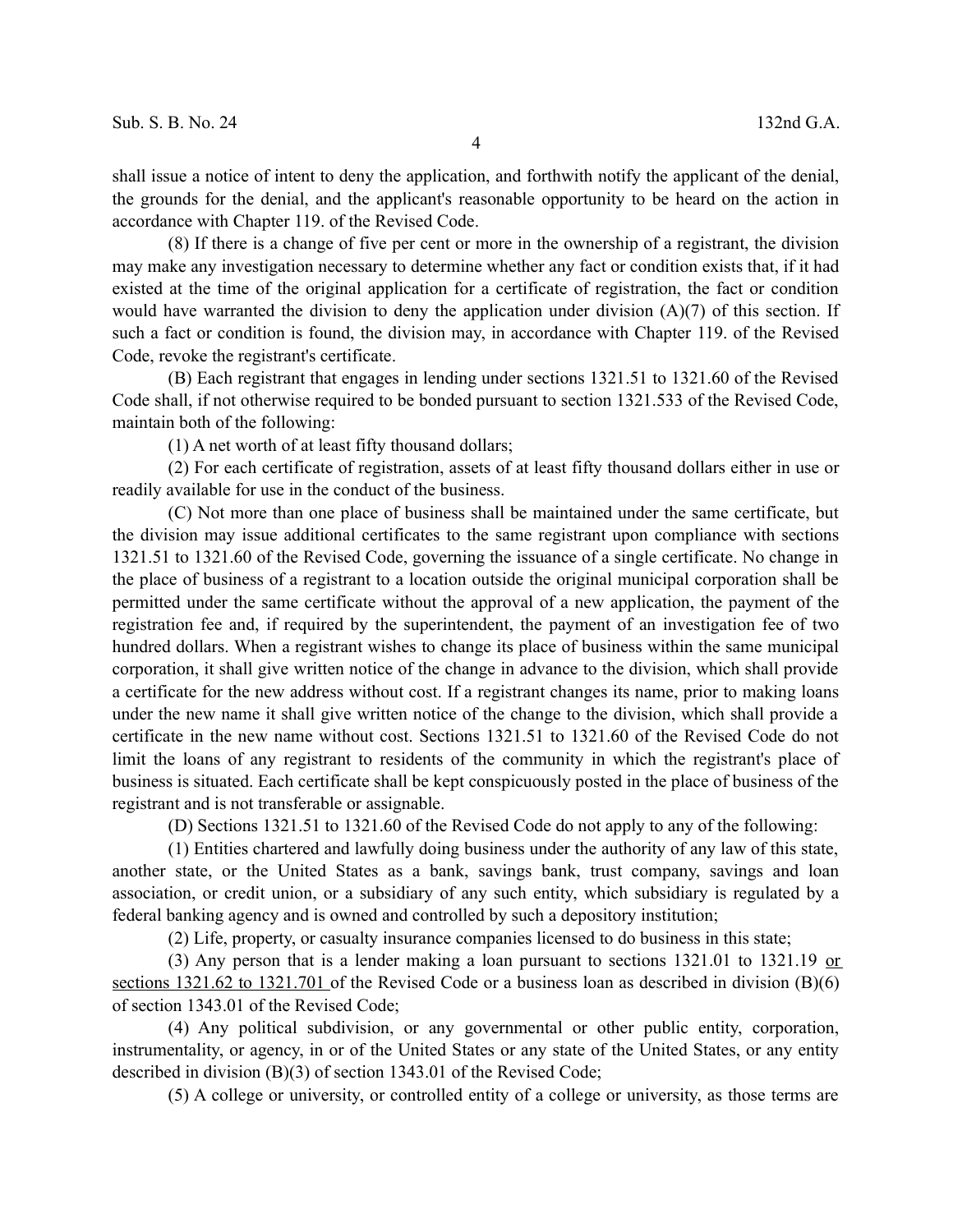defined in section 1713.05 of the Revised Code;

(6) A credit union service organization, provided the organization utilizes services provided by registered mortgage loan originators or the organization complies with section 1321.522 of the Revised Code and holds a valid letter of exemption issued by the superintendent.

(E) No person engaged in the business of selling tangible goods or services related to tangible goods may receive or retain a certificate under sections 1321.51 to 1321.60 of the Revised Code for such place of business.

Sec. 1321.62. As used in sections 1321.62 to 1321.702 of the Revised Code:

 (A) "Actuarial method" means the method of allocating payments made on a loan between the principal amount and interest whereby a payment is applied first to the accumulated interest and the remainder to the unpaid principal amount.

 (B) "Advertisement" and "advertising" mean all material printed, published, displayed, distributed, or broadcast, and all material displayed or distributed over the internet, telephone, facsimile, or other electronic transmission, for the purposes of obtaining applications for loans.

 (C) "Affiliation" and "affiliated with" mean controlled by or under common control with another person or enterprise either directly or indirectly through one or more intermediaries.

 (D) "Annual percentage rate" means the ratio of the interest on a loan to the unpaid principal balances on the loan for any period of time, expressed on an annual basis.

 (E) "Applicable charge" means the amount of interest attributable to each monthly installment period of the loan contract, computed as if each installment period were one month and any charge for extending the first installment period beyond one month is ignored. In the case of loans originally scheduled to be repaid in sixty-one months or less, "applicable charge" for any installment period means that proportion of the total interest contracted for, as the balance scheduled to be outstanding during that period bears to the sum of all of the periodic balances, all determined according to the payment schedule originally contracted for. In all other cases, "applicable charge" for any installment period is that which would have been made for such period had the loan been made on an interest-bearing basis, based upon the assumption that all payments were made according to schedule.

 (F) "Assets" means properties of value that are owned by the applicant or licensee, including cash on hand and in depository institutions, readily marketable securities, accounts receivable less allowances for uncollectible accounts, and real estate less liens and depreciation. "Assets" does not mean office premises, leasehold improvements, office furniture, fixtures, and equipment, or intangible assets.

(G) "Closed-end loan" means any extension of credit other than an open-end loan.

(H) "Collecting" and "collected" means the servicing of a loan or receipt of payments from a borrower for a loan made pursuant to sections 1321.62 to 1321.702 of the Revised Code.

 (I) "Consumer report" and "consumer reporting agency" have the same meanings as in the "Fair Credit Reporting Act," 84 Stat. 1128, 15 U.S.C. 1681a, as amended.

 (J) "Control person" means a person that, in the determination of the superintendent of financial institutions, has the authority to direct and control the operations of the applicant.

 (K) "Depository institution" has the same meaning as in section 3 of the "Federal Deposit Insurance Act," 64 Stat. 873, 12 U.S.C. 1813, and includes any credit union.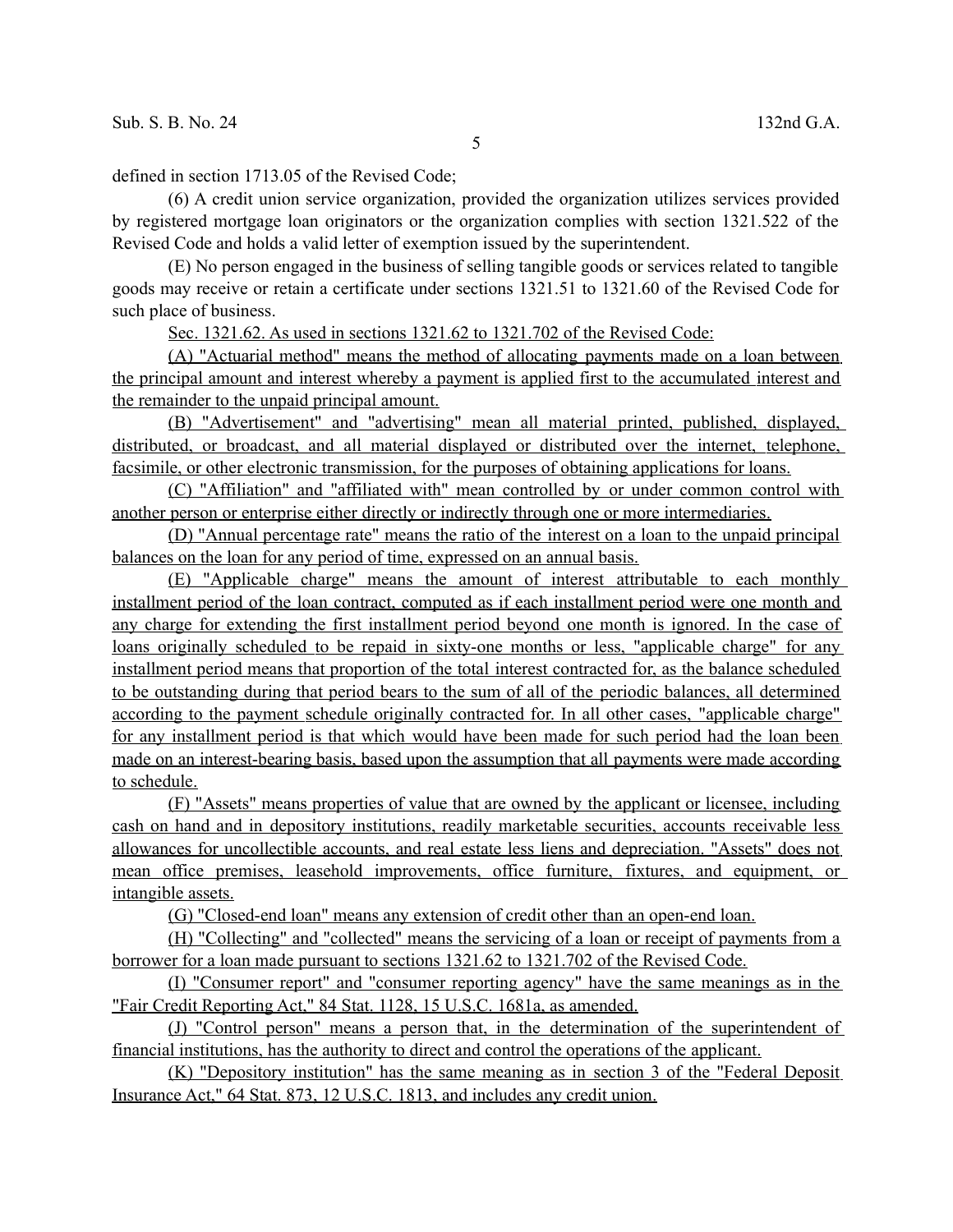(L) "Direct mail" means a loan arranged via an application through the mail or internet where the loan proceeds are delivered through the mail or electronic transmission to the benefit of a borrower. A loan is not made by "direct mail" if it is facilitated by face-to-face, personal contact in this state between the lender, lender's employee or agent, or lender's attorney and the borrower or borrower's agent.

 (M) "Federal banking agency" means the board of governors of the federal reserve system, the comptroller of the currency, the national credit union administration, and the federal deposit insurance corporation.

 (N) "Final entry on a loan" means, as to a particular lender, the latter of the date the loan is paid in full, deemed uncollectible, assigned to another licensee or exempt entity and all records are transferred to the new lender, or discharged or otherwise settled by an order terminating litigation governing the loan transaction.

 (O) "Interest" means all charges payable directly or indirectly by a borrower to a licensee as a condition to a loan or an application for a loan, however denominated, but does not include default charges, deferment charges, insurance charges or premiums, court costs, loan origination charges, check collection charges, credit investigation charges, credit line charges, points, or other fees and charges specifically authorized by law.

 (P) "Interest-bearing loan" means a loan in which the debt is expressed as the principal amount and interest is computed, charged, and collected on unpaid principal balances outstanding from time to time.

 (Q) "Instrument" means a personal check or authorization to transfer or withdraw funds from an account that is signed by the borrower and made payable to a person subject to sections 1321.62 to 1321.702 of the Revised Code.

 (R) "License" means a license issued under sections 1321.62 to 1321.702 of the Revised Code.

(S) "Licensee" means any person that has been issued a license.

 ( T) "Loan agreement" means one or more promises, promissory notes, agreements, undertakings, security agreements, or other documents or commitments, or any combination of these documents or commitments, pursuant to which a licensee loans or delays, or agrees to loan or delay, repayment of money, goods, or anything of value, or otherwise extends credit or makes a financial accommodation.

 (U) "Net worth" means the excess of assets over liabilities as determined by generally accepted accounting principles.

 (V) "NMLSR" means a multistate licensing system developed and maintained by the conference of state bank supervisors and the American association of residential mortgage regulators, or their successor entities, for the licensing and registration of loan originators, or any system established by the secretary of housing and urban development pursuant to the "Secure and Fair Enforcement for Mortgage Licensing Act of 2008," 122 Stat. 2810, 12 U.S.C. 5101.

 (W) "Open-end loan" means consumer credit extended by a creditor under a plan to which all of the following conditions apply:

(1) The creditor reasonably contemplates repeated transactions.

(2) The creditor may impose a finance charge from time to time on an outstanding unpaid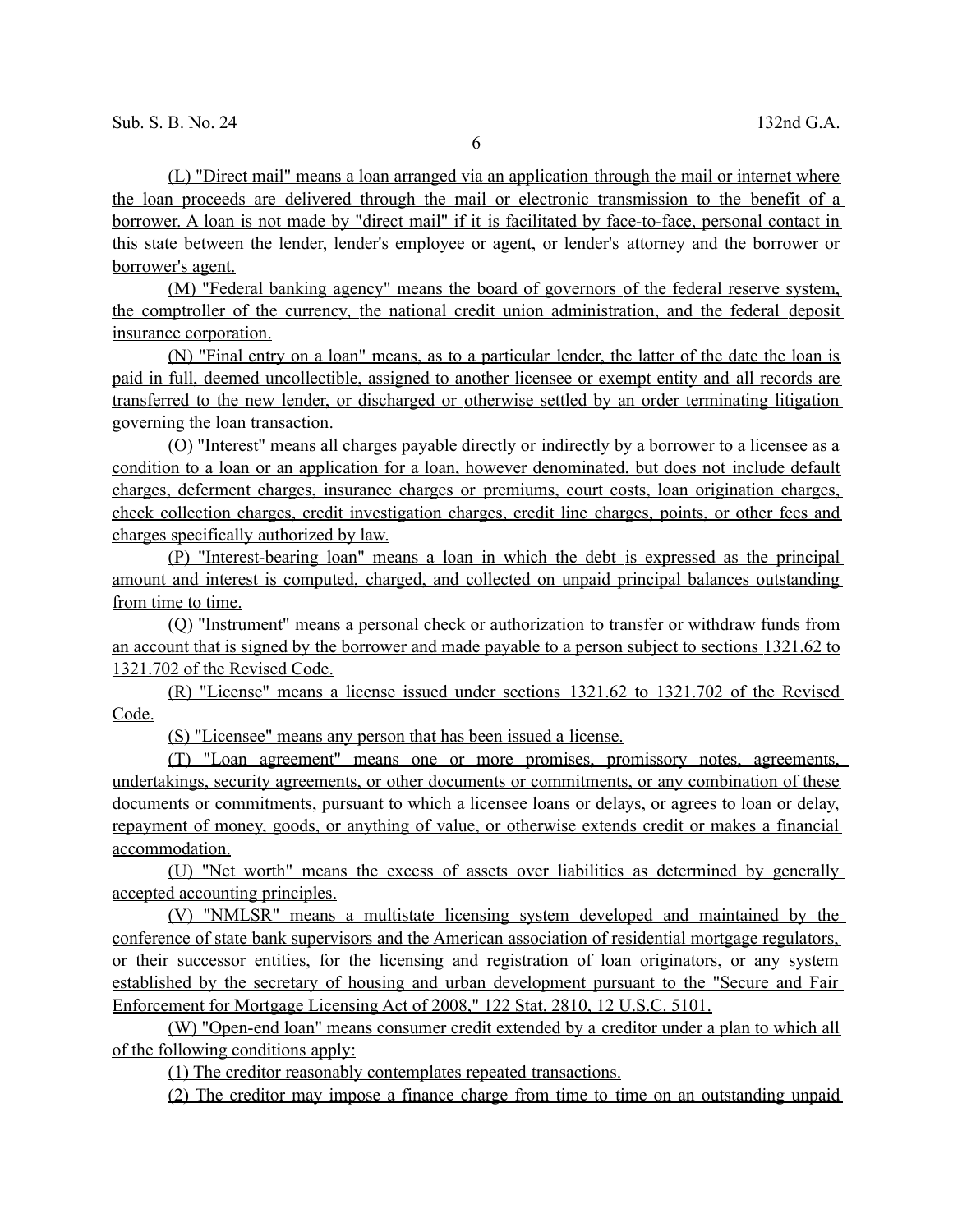## balance.

 (3) The amount of credit that may be extended to the borrower during the term of the plan, up to any limit set by the creditor, is generally made available to the extent that any outstanding balance is repaid.

 (X) "Person" means an individual, partnership, association, trust, corporation, or any other legal entity.

 (Y) "Precomputed loan" means a loan in which the debt is a sum comprising the principal amount and the amount of interest computed in advance on the assumption that all scheduled payments will be made when due.

 (Z) "Principal amount" means the amount of cash paid to, or paid or payable for the account of, the borrower, and includes any charge, fee, or expense that is financed by the borrower at origination of the loan or during the term of the loan.

 (AA) "Refinance" means a loan the proceeds of which are used in whole or in part to pay the unpaid balance of a prior loan made by the same licensee or any employee or affiliate of the licensee to the same borrower under sections 1321.62 to 1321.702 of the Revised Code.

 (BB) "Residential mortgage loan" means any loan primarily for personal, family, or household use that is secured by a mortgage, deed of trust, or other equivalent consensual security interest on a dwelling or on residential real estate upon which is constructed or intended to be constructed a dwelling. For purposes of this division, "dwelling" has the same meaning as in the "Truth in Lending Act," 82 Stat. 146, 15 U.S.C. 1602.

 (CC) "State" in the context of referring to states in addition to Ohio means any state of the United States, the district of Columbia, any territory of the United States, Puerto Rico, Guam, American Samoa, the trust territory of the Pacific islands, the virgin islands, and the northern Mariana islands.

 (DD) "Superintendent of financial institutions" includes the deputy superintendent for consumer finance as provided in section 1181.21 of the Revised Code.

 Sec. 1321.63. (A)(1) No person shall do either of the following without first having obtained a license from the superintendent of financial institutions under sections 1321.62 to 1321.702 of the Revised Code:

 (a) Engage in the business of lending money under sections 1321.62 to 1321.702 of the Revised Code;

 (b) Contract for, or receive, directly or indirectly, on or in connection with any such loan, any interest and charges that in the aggregate are greater than the interest and charges that the lender would be permitted to charge for a loan of money if the lender were not a licensee.

 (2) Division (A)(1) of this section applies to any person, who by any device, subterfuge, or pretense, charges, contracts for, or receives greater interest, consideration, or charges than that authorized by this section for any such loan, or who for a fee or any manner of compensation arranges or offers to find or arrange for another person to make any such loan.

 (B) This section does not preclude the acquiring, directly or indirectly, by purchase or discount, of a bona fide obligation for goods or services when such obligation is payable directly to the person who provided the goods or services.

(C) Any contract of a loan in the making or collection of which an act is done by the lender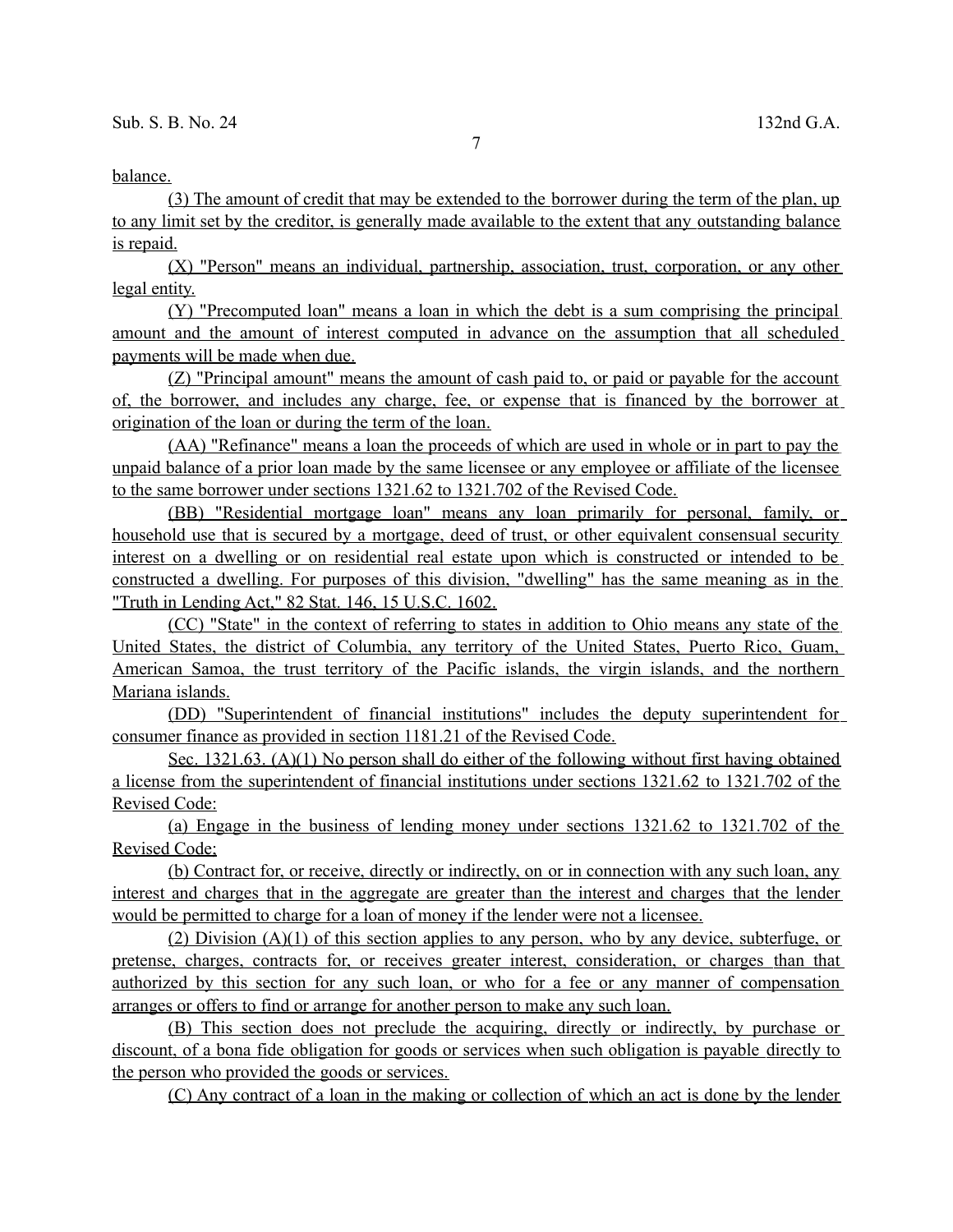that violates this section is void and the lender has no right to collect, receive, or retain any principal, interest, or charges.

 Sec. 1321.631. Sections 1321.62 to 1321.702 of the Revised Code do not apply to any of the following:

 (A) Any credit transaction with a loan term of less than six months from the loan transaction date;

 (B) Any credit transaction that does not require equal monthly payments, unless either of the following apply:

 (1) The credit transaction contains an interest rate that is tied to a published and verifiable index and the contractual rate of interest is adjusted in accordance with changes in that index.

 (2) The credit transaction provides for an extension of the first monthly installment period pursuant to division  $(C)(2)(a)$  of section 1321.68 of the Revised Code.

 (C) Any credit transaction with an interest rate in excess of that provided for under section 1321.68 of the Revised Code;

 (D) Any credit transaction secured by an interest in the covered borrower's residential mortgage loan, including a transaction to finance the purchase or initial construction of a dwelling, any refinance transaction, home equity loan or home equity line of credit, or reverse mortgage;

(E) Any credit transaction that originates as a result, directly or indirectly, of a referral from a person registered or acting as a credit services organization under sections 4712.01 to 4712.14 of the Revised Code;

 (F) Any credit transaction made by a person licensed as a check-cashing business under sections 1315.21 to 1315.30 of the Revised Code;

(G) Any credit transaction made by a retail seller under Chapter 1317. of the Revised Code;

 (H) Any credit transaction made by a person licensed or acting as a pawnbroker under Chapter 4727. of the Revised Code;

 (I) Any credit transaction made by a person licensed under sections 1321.35 to 1321.48 of the Revised Code;

 (J) Any credit transaction made by a collection agency pursuant to section 1319.12 of the Revised Code;

 (K) Any credit transaction made by a premium finance company licensed under sections 1321.71 to 1321.83 of the Revised Code;

 (L) Any credit transaction made by a person chartered and lawfully doing business under the authority of any law of this state, another state, or the United States as a bank, savings bank, trust company, savings and loan association, or credit union, or a subsidiary of any such entity, which subsidiary is regulated by a federal banking agency and is owned and controlled by such a depository institution;

 (M) Any credit transaction made by a life, property, or casualty insurance company licensed to do business in this state or any entity licensed under Title XXXIX of the Revised Code that makes advances or loans to any person who is licensed to sell insurance pursuant to that title and who is authorized in writing by that entity to sell insurance;

(N) Any licensee doing business under sections 1321.01 to 1321.19 of the Revised Code;

(O) Any registrant doing business under sections 1321.51 to 1321.60 of the Revised Code;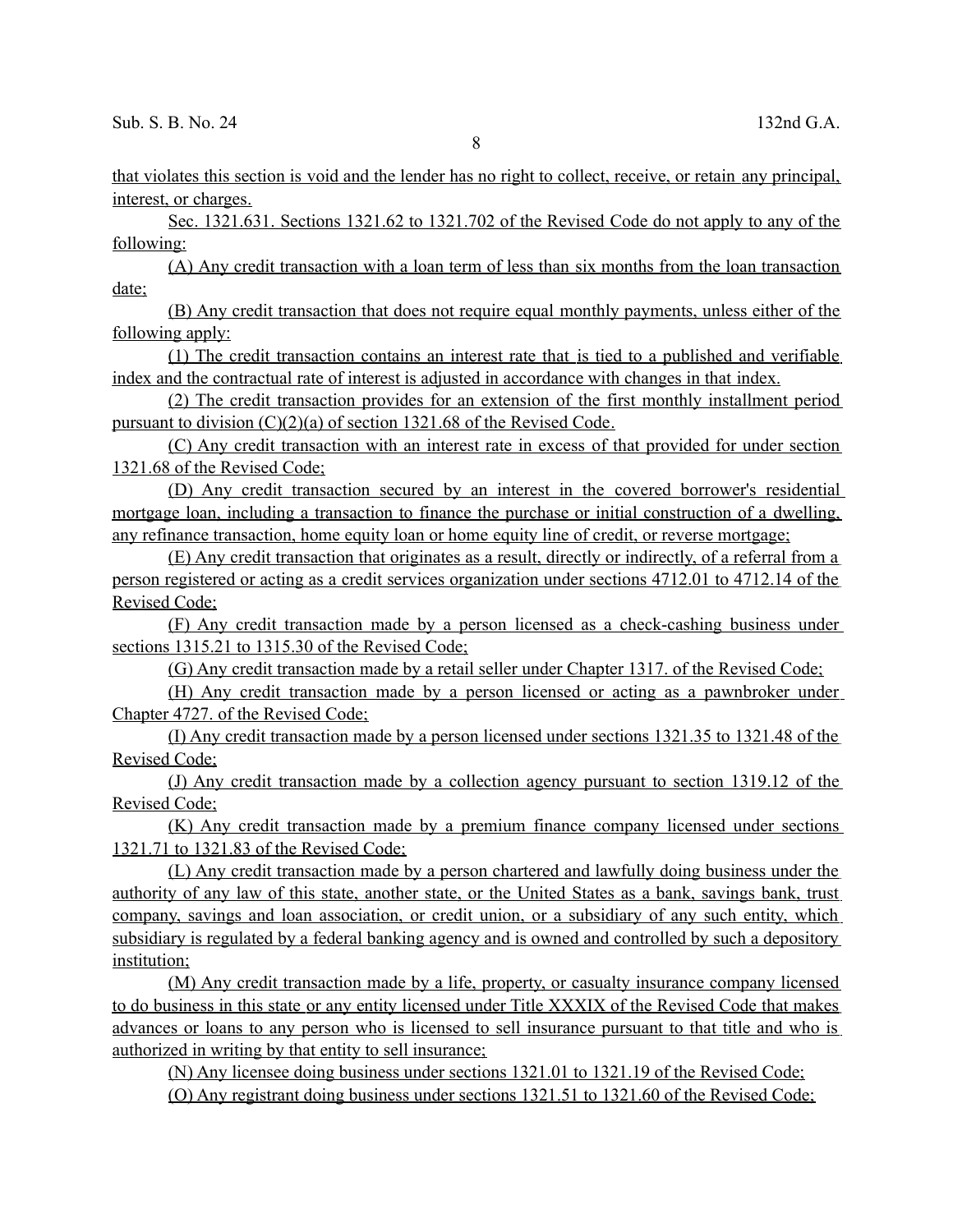(P) Any person making a business loan described in division (B)(6) of section 1343.01 of the Revised Code;

 (Q) Any political subdivision, or any governmental or other public entity, corporation, instrumentality, or agency, in or of the United States or any state of the United States, or any entity mentioned in division (B)(3) of section 1343.01 of the Revised Code;

 (R) Any college or university, or controlled entity of a college or university, as those terms are defined in section 1713.05 of the Revised Code;

 (S) Any person doing business under and as permitted by any law of this state, another state, or the United States relating to banks, savings banks, savings societies, trust companies, credit unions, or savings and loan associations substantially all the business of which is confined to loans on real estate mortgages and evidences of their own indebtedness.

 Sec. 1321.632. A licensee may engage in the business of making loans provided the licensee does not do any of the following:

 (A) Assess an origination fee pursuant to section 1321.68 of the Revised Code more than three times in any twelve-month period;

(B) Accept a dated instrument from the borrower as security for a loan;

(C) Hold an instrument for a period of time prior to negotiation or deposit of the instrument;

(D) Pay to a borrower, credit to a borrower's account, or pay to another person on the borrower's behalf the amount of an instrument, less interest, fees, or any other charges permitted by section 1321.68 of the Revised Code;

(E) Refinance the loan during the first one hundred twenty days of the loan term;

(F) Except for the deferment charge permitted by section 1321.68 of the Revised Code, charge or collect any fee, charge, or remuneration of any sort for renewing, amending, or extending a loan beyond its original term.

 Sec. 1321.64. (A) An application for a license shall contain an undertaking by the applicant to abide by those sections. The application shall be in writing, under oath, and in the form prescribed by the superintendent of financial institutions, and shall contain any information that the superintendent may require. Applicants that are foreign corporations shall obtain and maintain a license pursuant to Chapter 1703. of the Revised Code before a license is issued or renewed.

 (B) Upon the filing of the application and the payment by the applicant of a nonrefundable investigation fee of two hundred dollars, a nonrefundable annual registration fee of three hundred dollars, and any additional fee required by the NMLSR, the division of financial institutions shall investigate the relevant facts. If the application involves investigation outside this state, the applicant may be required by the division to advance sufficient funds to pay any of the actual expenses of the investigation when it appears that these expenses will exceed two hundred dollars. An itemized statement of any of these expenses which the applicant is required to pay shall be furnished to the applicant by the division. A license shall not be issued unless all the required fees have been submitted to the division.

 (C)(1) The investigation undertaken upon receipt of an application shall include both a civil and criminal records check of any control person.

 (2)(a) Notwithstanding division (K) of section 121.08 of the Revised Code, the superintendent shall obtain a criminal records check on each control person and, as part of that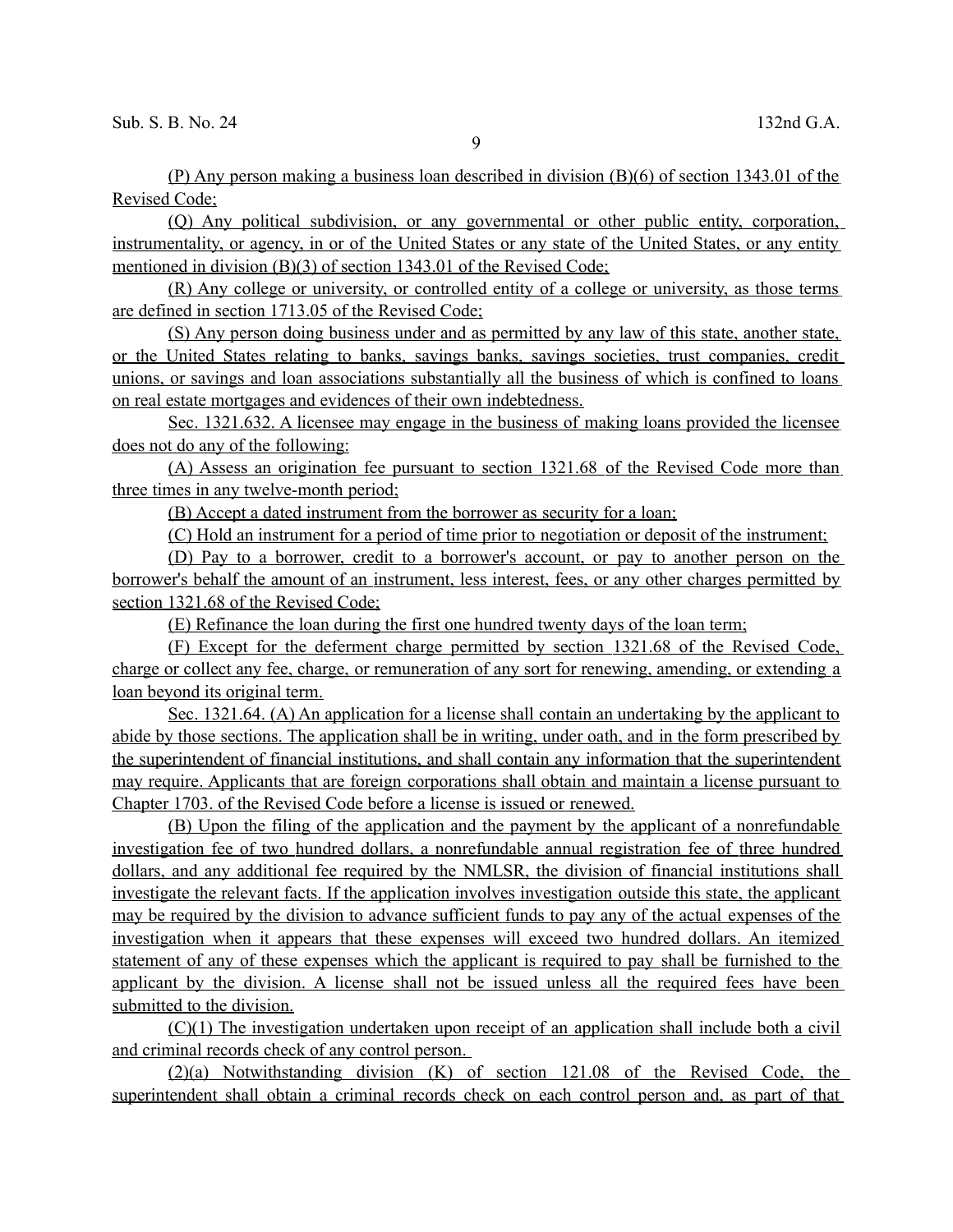records check, request that criminal records information from the federal bureau of investigation be obtained. To fulfill this requirement, the superintendent shall do either of the following:

 (i) Request the superintendent of the bureau of criminal identification and investigation, or a vendor approved by the bureau, to conduct a criminal records check based on the control person's fingerprints or, if the fingerprints are unreadable, based on the control person's social security number, in accordance with section 109.572 of the Revised Code;

(ii) Authorize the NMLSR to request a criminal records check of the control person.

(b) Any fee required under division (C)(3) of section 109.572 of the Revised Code or by the NMLSR shall be paid by the applicant.

 (D) If an application for a license does not contain all of the information required under division (A) of this section, and if such information is not submitted to the division or to the NMLSR within ninety days after the superintendent or the NMLSR requests the information in writing, including by electronic transmission or facsimile, the superintendent may consider the application withdrawn.

 (E) If the superintendent of financial institutions finds that the financial responsibility, experience, character, and general fitness of the applicant command the confidence of the public and warrant the belief that the business will be operated honestly and fairly in compliance with the purposes of sections 1321.62 to 1321.702 of the Revised Code and the rules adopted thereunder, and that the applicant has the requisite net worth and assets required under section 1321.65 of the Revised Code, the superintendent shall issue a license to the applicant. The license shall be valid until the thirty-first day of December of the year in which it is issued. A person may be licensed under both sections 1321.51 to 1321.60 and sections 1321.62 to 1321.702 of the Revised Code.

 (F) If the superintendent finds that the applicant does not meet the conditions set forth in this section, the superintendent shall issue a notice of intent to deny the application, and promptly notify the applicant of the denial, the grounds for the denial, and the applicant's reasonable opportunity to be heard on the action in accordance with Chapter 119. of the Revised Code.

 Sec. 1321.641. (A) A license issued under section 1321.64 of the Revised Code may be renewed annually on or before the thirty-first day of December by submitting a renewal application in the form prescribed by the superintendent of financial institutions. The application shall be accompanied by a nonrefundable renewal fee of three hundred dollars, any assessment as determined by the superintendent pursuant to division (B) of this section, and any additional fee required by the NMLSR. A licensee shall not be required to pay any other fee or assessment by the state or any political subdivision of the state.

 (B) If the amount of renewal fees collected by the division of financial institutions is less than the estimated expenditures of the consumer finance section of the division, as determined by the superintendent, for the following fiscal year, the superintendent may assess each licensee at a rate sufficient to equal in the aggregate the difference between the renewal fees collected and the estimated expenditures. Each licensee shall pay the assessed amount to the superintendent prior to the last day of June. In no event shall the assessment exceed ten cents per each one hundred dollars of interest (excluding charge-off recoveries), loan origination charges, and credit line charges collected by that licensee during the previous calendar year. If such an assessment is imposed, it shall not be less than two hundred fifty dollars per licensee and shall not exceed thirty thousand dollars less the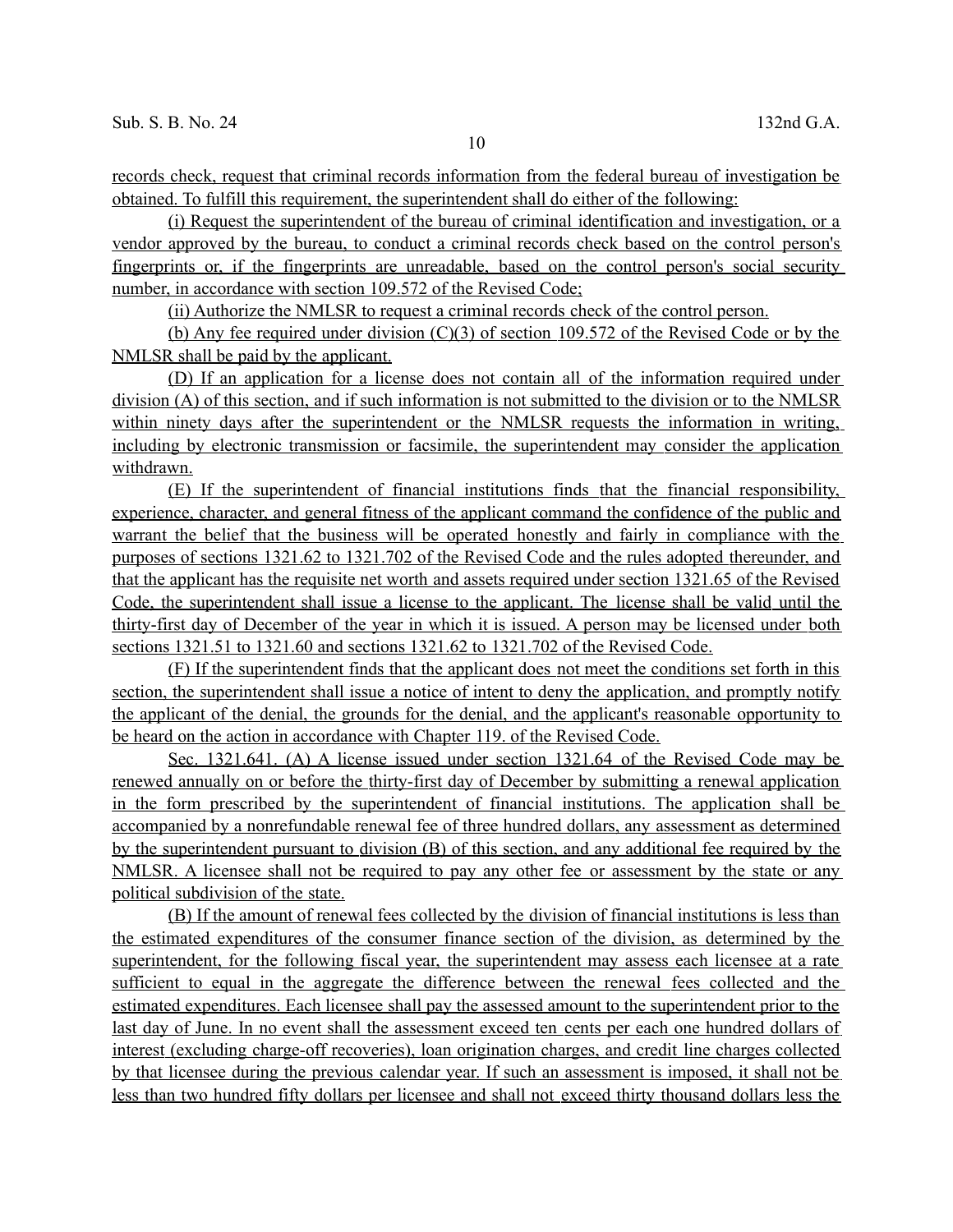total renewal fees paid pursuant to division (A) of this section by each licensee.

 (C) If a renewal application does not contain all of the information required, and if that information is not submitted to the division or to the NMLSR within ninety days after the superintendent or the NMLSR requests the information in writing, including by electronic transmission or facsimile, the superintendent may consider the renewal application withdrawn.

 (D) An applicant's license shall not be renewed if it is subject to an order of suspension or an unpaid and past due fine imposed by the superintendent.

 Sec. 1321.642. (A) If there is a change of five per cent or more in the ownership of a licensee, the division of financial institutions may make any investigation necessary to determine whether any fact or condition exists that, if it had existed at the time of the original application for a license, the fact or condition would have warranted the division to deny the application under section 1321.64 of the Revised Code.

 (B) A licensee shall give the superintendent of financial institutions sixty days prior written notice before there is a change of fifty per cent or more in the ownership of the licensee.

 Sec. 1321.643. (A)(1) Not more than one place of business shall be maintained under the same license, but the superintendent of financial institutions may issue additional licenses to the same licensee upon compliance with sections 1321.62 to 1321.702 of the Revised Code.

(2) Each licensed place of business shall be located in a state.

(B)(1) When a licensee wishes to change its place of business, it shall give at least fifteen days prior written notice of the change to the division of financial institutions. The division shall provide a license for the new address without cost.

 (2) If a licensee changes its name, it shall give written notice of the change to the division prior to making loans under the new name. The division shall provide a license in the new name without cost.

 (C) Each current license shall be kept conspicuously posted in each place of business of the licensee and is not transferable or assignable.

 Sec. 1321.644. No person engaged in the business of selling tangible goods or services related to tangible goods may receive or retain a license under sections 1321.62 to 1321.702 of the Revised Code for such place of business.

 Sec. 1321.65. Each licensee that conducts business under sections 1321.62 to 1321.702 of the Revised Code shall maintain both of the following:

(A) A net worth of at least fifty thousand dollars;

 (B) For each license, assets of at least fifty thousand dollars either in use or readily available for use in the conduct of the business.

 Sec. 1321.651. All of the following apply to advertising for loans made under sections 1321.62 to 1321.702 of the Revised Code:

 (A) Every advertisement shall state and clearly indicate the identity of the licensee and shall do so in such a manner that prevents confusion with the name of any other unrelated licensee. Licensees shall be identified by means of trade names, service marks, or business names that are filed with the division of financial institutions and the secretary of state.

 (B) Advertising shall not be false, misleading, or deceptive. False, misleading, or deceptive advertising includes, but is not limited to, the following: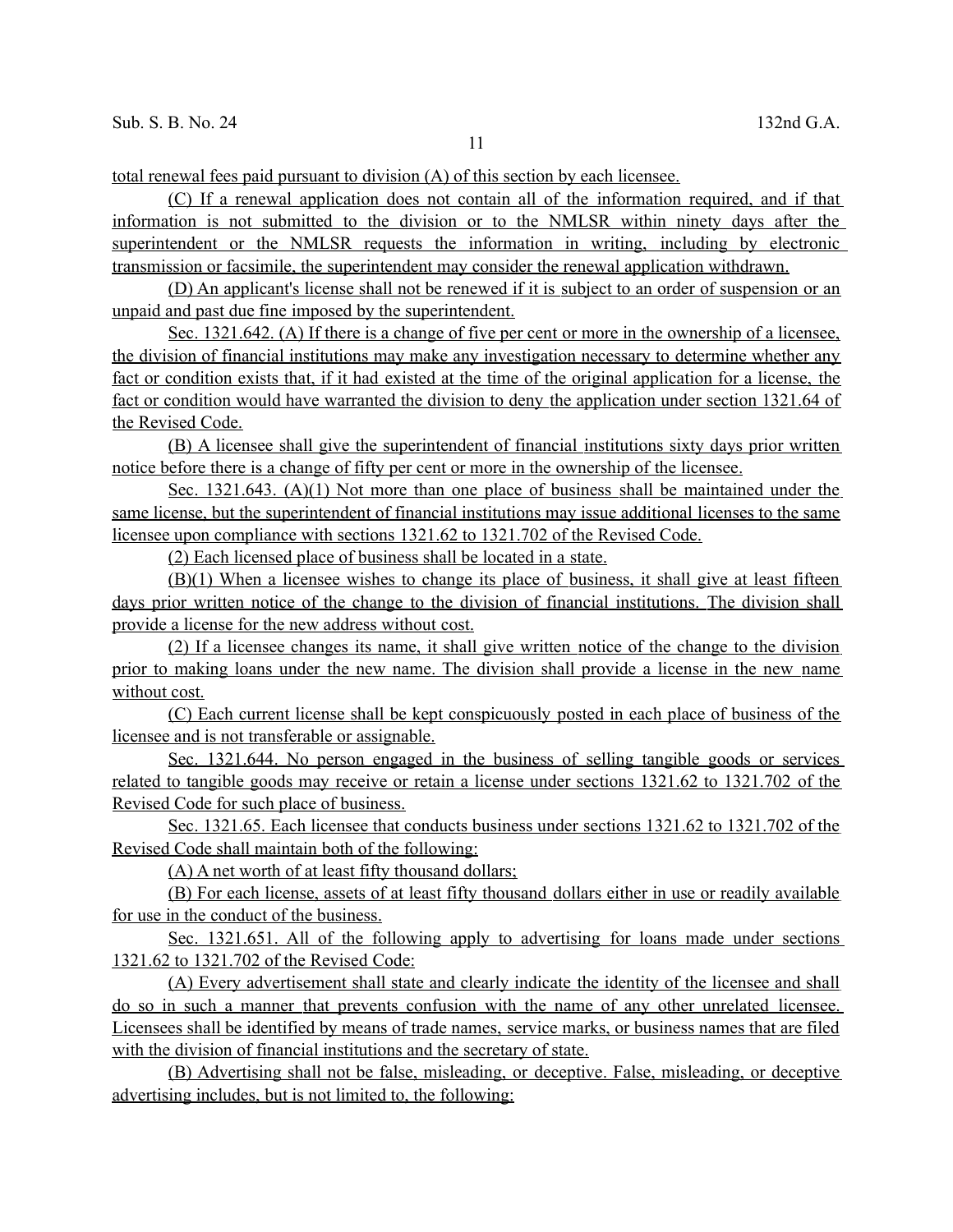(1) Placing, or causing to be placed, any advertisement indicating that special terms, reduced rates, guaranteed rates, particular rates, or any other special feature of loans is available unless the advertisement clearly states any limitations that apply;

 (2) Placing, or causing to be placed, any advertisement containing a rate or special fee offer that is not a bona fide available rate or fee.

 (C) A licensee shall comply with 12 C.F.R. 1026.16, as amended, for open-end loans, or 12 C.F.R. 1026.24, as amended, for closed-end loans.

 (D) A licensee shall not use loan advertisements that provide only telephone or facsimile numbers or newspaper box addresses and that do not clearly indicate the identity of the licensee.

 (E) A licensee shall not advertise that loans will be made within a specified time after the loan application is received, unless it is the general practice of the licensee to make loans within the specified time.

 (F) A licensee shall not advertise special terms, reduced rates, reduced payments, or any other special feature of a loan within a specified limited time, unless the advertisement clearly states any limitations that apply to the offer.

 (G) A licensee shall not advertise by the use of unqualified superlatives, including, but not limited to, "lowest rates," "lowest costs," "lowest payment plan," or "cheapest loans," or by making offers that cannot be reasonably fulfilled.

 (H) A licensee shall not advertise the words "new" or "reduced," or words of similar import, in connection with rates, costs, payments, or plans, for more than ninety days after the rates, costs, payments, or plans have become effective.

 (I) Any licensee specifying in any advertisement charges on loans in dollars shall also state the length of time required to repay the loans as well as the method of repayment, and shall, when the rate of interest is stated, do so in a manner to prevent misunderstanding.

 (J) Any licensee advertising flat or average payments on loans that include principal and interest shall specify the number and frequency of payments required to repay the loans. Whenever the amounts of periodic payments are advertised, the amounts shall include all interest to the borrower, as well as principal. The principal payments alone may be shown separately provided the interest charges are also clearly stated with equal prominence.

 (K) A licensee shall not advertise rebates, rates, or charges below the maximum lawful rate of interest that are conditioned upon prompt payment unless the condition is clearly indicated.

(L) A licensee shall not advertise either of the following:

(1) Waiver of payments in the event of sickness or disability or other contingency, without advertising that the interest and other charges, if assessed, continue during the waiver period;

 (2) That the first payment on any loan may be made more than thirty days after the date of loan closing, without advertising that the interest and other charges, if assessed, will accrue from the date of disbursement of the loan funds until the first payment is due.

(M) A licensee shall not advertise for loans for illegal purposes.

(N) A licensee shall not advertise the availability of credit-related insurance without disclosing the charge, if any, for the insurance.

 (O) Each licensee shall maintain in each licensed office or in a central location a file of all advertising for a period of two years from the date disseminated. This requirement includes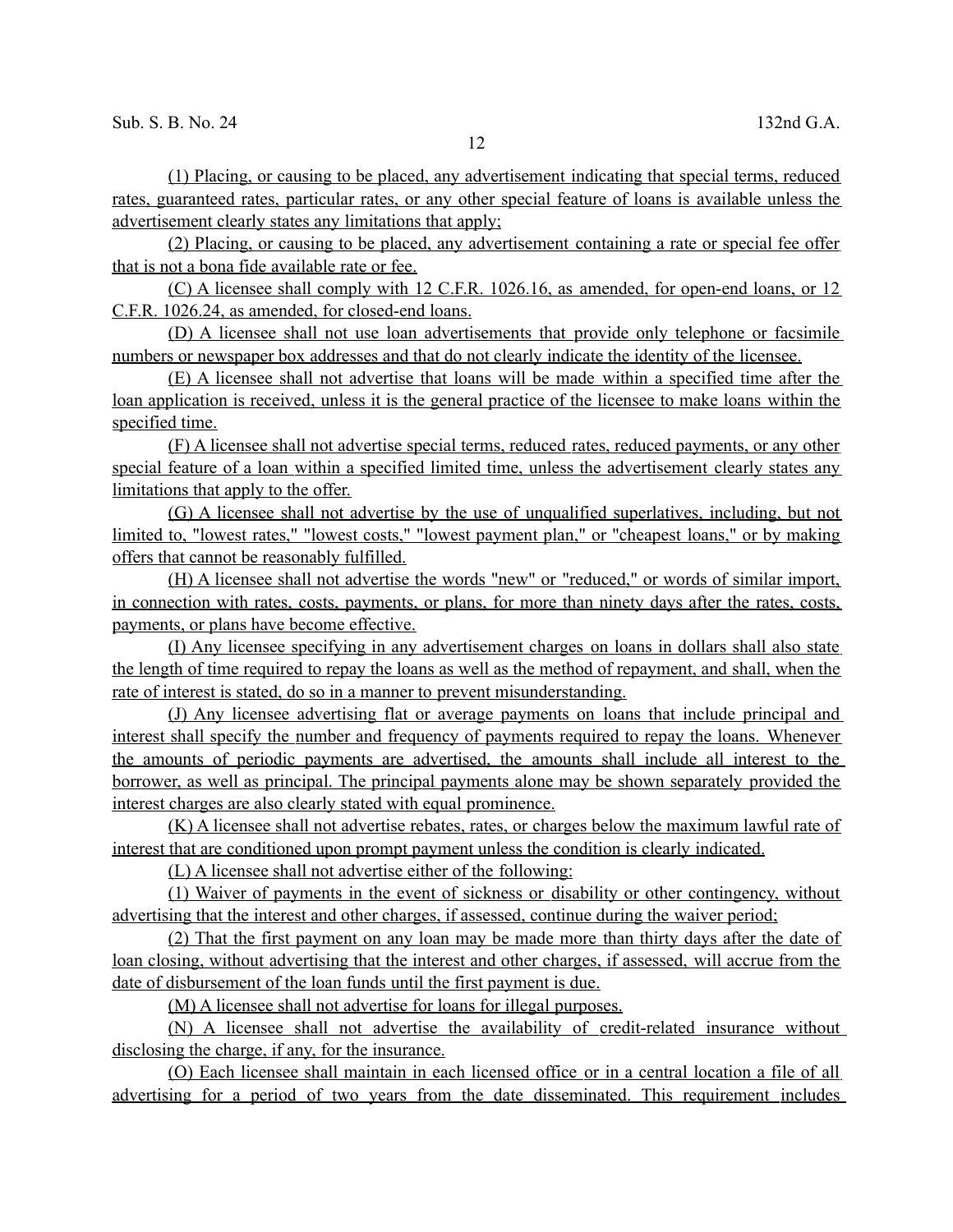newspaper, magazine, direct mailing, and facsimile advertising and solicitations, roadside advertising, internet advertising, and scripts of radio and television commercials. The file shall be readily available for inspection by the division at all times. Each licensee shall notify the division in writing of the location of the file. Each licensee shall, upon the request of the superintendent of financial institutions, provide to the division any printed or electronic advertising it has used regarding any business conducted under sections 1321.62 to 1321.702 of the Revised Code.

Sec. 1321.66. (A) Records a licensee is required to maintain shall be kept current and be available at a licensed location at all times during normal business hours for review by the superintendent. Records must be legible and maintained in a type size that is clearly readable without magnification and in conformity with any specific typeface or font size that may be required by state or federal law. Except when otherwise provided by federal or state law, records shall be maintained in English. When records are allowed to be in a language other than English, the licensee, at its expense, shall be responsible for providing the superintendent with a full and accurate translation. For purposes of this section, "current" means within thirty days from the date of the occurrence of the event required to be recorded. A licensee shall keep and preserve the following records:

(1) A sortable electronic spreadsheet that discloses the following fields of information:

(a) Principal borrower's name;

(b) Principal borrower's address or property address;

(c) Loan or account number;

(d) Type of the security for the loan;

(e) Date of loan;

(f) Amount financed;

(g) Date finance charges begin to accrue;

(h) Loan origination charge;

(i) Itemization of all additional fees or charges;

(j) Principal amount of the loan;

(k) Scheduled or precomputed interest;

(l) Number of payments;

(m) Contractual rate of interest;

(n) Federal annual percentage rate;

(o) Payment amount;

(p) Types and amounts of credit-related insurance;

(q) Default charge;

(r) Check collection charge;

(s) Any points charged to the borrower;

(t) Any charges for prepayment of the loan.

 (2) Payment histories for each outstanding loan and each loan paid in full that shall disclose all of the following:

(a) Principal borrower's name;

(b) Loan or account number;

 ( c) A chronological entry of all debits, credits, payments, and charges received, assessed, or disbursed in connection with the loan, recorded thereon in an identifiable manner in order to show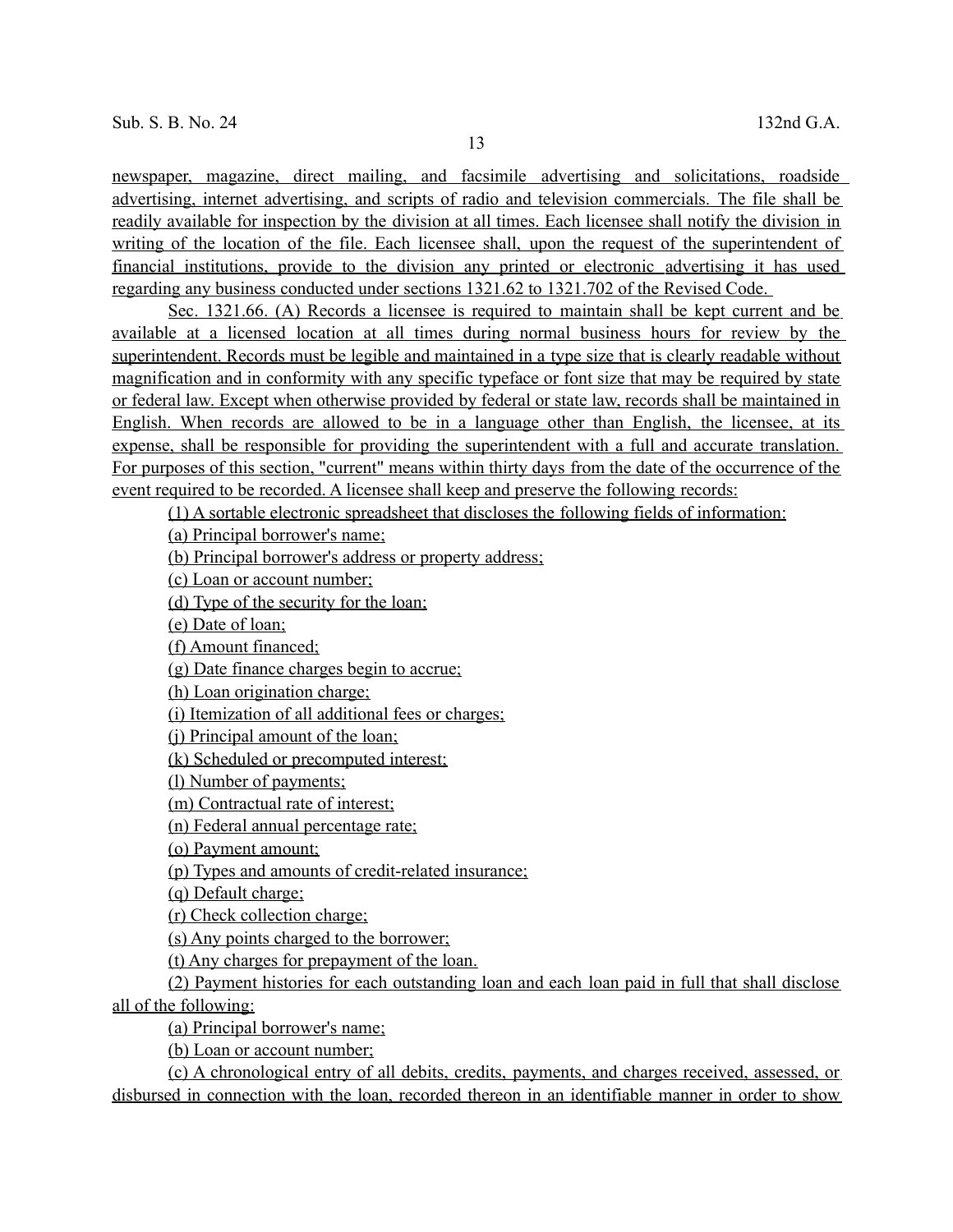the actual date of receipt, assessment, or disbursement and the balance due on the loan or account.

(3) A file for each principal borrower. If there are multiple loan transactions with the same

 borrower, each loan transaction in the file shall have a unique loan or account number. The file shall contain copies of all of the following:

 (a) All documents related to the loan transaction from origination through the final entry on the record;

 ( b) Copies of the complaints, court orders, settlements, and judgments relating to collection litigation;

 (c) In cases of garnishment or attachment in collection litigation, copies of all notices served on employers and amounts collected;

 ( d) Copies of all repossession and foreclosure legal documents and other records, including bills for all expenses;

 (e) In instances where the security foreclosed upon or repossessed is offered for private sale, not less than three bona fide written bids or appraisals in order to establish that the terms of the sale were commercially reasonable to the borrower;

 (f) A copy of the death certificate and documentation of all funds received or paid pursuant to a credit life claim.

 (4) A sortable electronic spreadsheet of all loans in collection litigation that shall include all of the following:

(a) Principal borrower's name;

(b) Loan or account number;

(c) Date litigation proceedings were initiated;

(d) Name of the court in which proceedings were initiated;

(e) Indication of whether a final judgment has been entered, and if so, all of the following:

(i) Date of judgment;

(ii) Amount of judgment;

(iii) The judgment rate of interest.

 (5) A sortable electronic spreadsheet of all loans in repossession and foreclosure that shall include all of the following:

(a) Principal borrower's name;

(b) Loan or account number;

(c) Type of security foreclosed, attached, replevied, repossessed, or surrendered;

(d) Date of repossession or foreclosure;

(e) Date of sale of the security;

(f) Gross amount received from the sale of the security;

(g) The amount of money applied to the outstanding loan balance;

(h) Where the security is offered for private or public sale, evidence that the sale was consummated in compliance with the provisions of sections 1309.610, 1309.611, 1309.615, 1309.617, and 1309.624 of the Revised Code.

 (6) A sortable electronic spreadsheet of all loans upon w hich a credit life claim has been paid by the insurer that shall include all of the following:

(a) Principal borrower's name;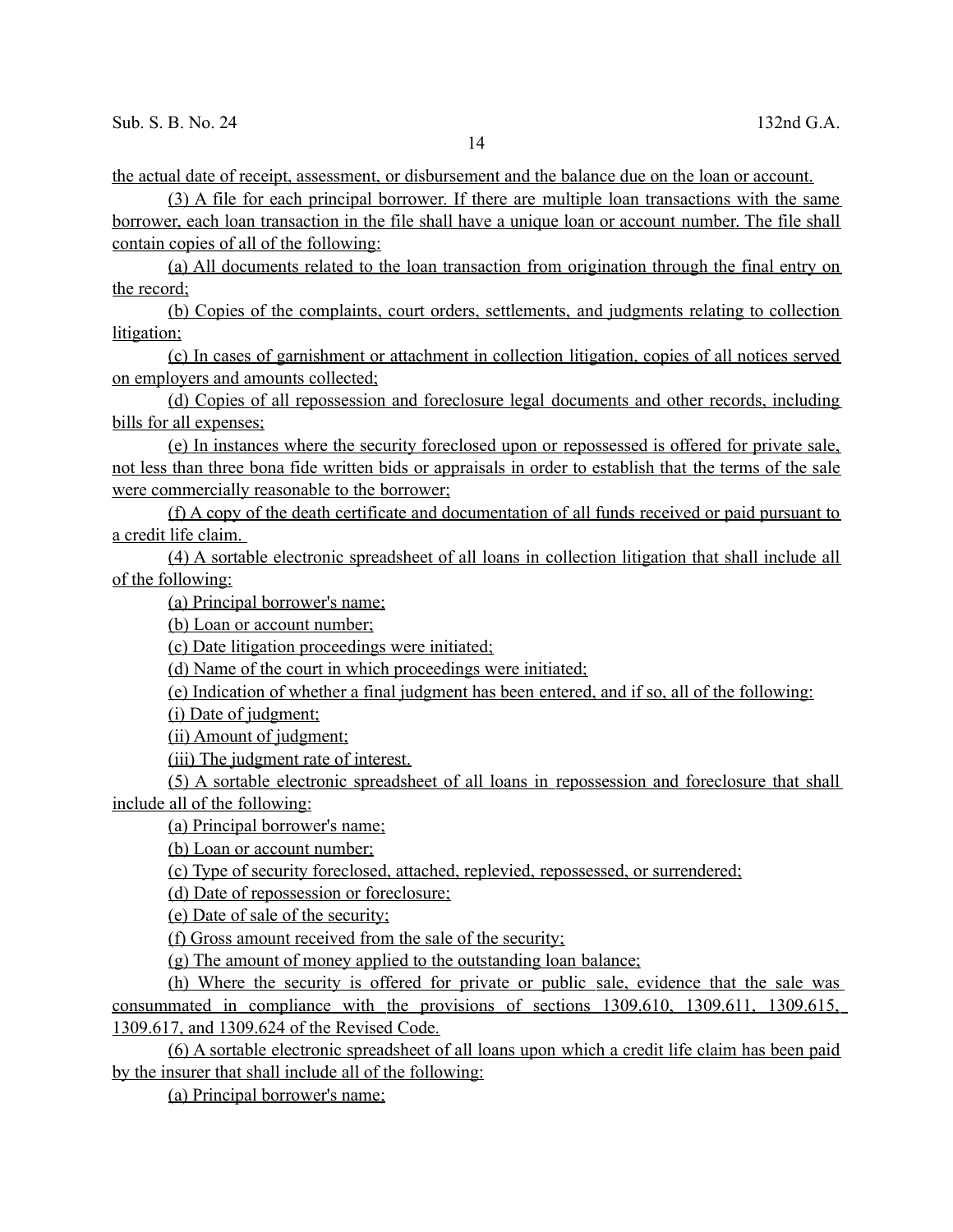(b) Loan or account number;

(c) Date of death;

(d) Total amount paid by the insurance claim;

(e) Amount applied to the principal borrower's account.

 (7) General business records including, but not limited to, financial statements, check registers, bank statements, contracts with third-party vendors relating to lending services, policy and procedures manual, and training materials.

 (8) All contracts or agreements relating to business relationships with businesses or individuals licensed by the division of financial institutions;

(9) A file of all advertisements;

 (10) Histories of nonpublished indices used to establish interest rates for variable rate loans, which shall be maintained for two years from date of usage;

(11) Any other records the superintendent may from time to time specify in writing.

(B) Where electronic records are required, a licensee may retain paper records as well. Where electronic records are required, the superintendent may, for good cause, allow a licensee to retain paper records in lieu of the electronic records required by this section.

(C)(1) A licensee shall keep and preserve records pertaining to loans made under sections 1321.62 to 1321.702 of the Revised Code for at least two years after the final entry on the record. The final entry on the record occurs when the loan is paid in full, charged off as uncollectible , sold, transferred or assigned to another, or discharged or otherwise settled by a final order issued in litigation governing the loan transaction.

(2) Notwithstanding division  $(C)(1)$  of this section, a licensee shall keep and preserve records pertaining to residential mortgage loans in accordance with 12 C.F.R. 1026.25(b)(3) as in effect on November 30, 2016.

 (3) A licensee shall keep and preserve records pertaining to an advertisement for at least two years after the date the advertisement is published, broadcast, or disseminated.

 (D) A licensee shall segregate the records pertaining to business conducted pursuant to sections 1321.62 to 1321.702 of the Revised Code from all other business records.

 (E) A licensee shall notify the superintendent via the NMLSR of a change of location of its records pertaining to business conducted pursuant to sections 1321.62 to 1321.702 of the Revised Code not later than five business days after the change.

 (F) Where a licensee maintains electronic records in compliance with this section and those records are located outside of this state, the licensee shall make the electronic records available to the division of financial institutions upon request, within the time frame provided by the division. The electronic records may be uploaded to a secure server for the purpose of the division conducting an examination of the licensee.

(G) In the event electronic records, books, records, data, and documents of a licensee are located outside of this state and the superintendent determines that an in-person examination is necessary, the licensee shall, upon the request of the superintendent, pay in advance the estimated costs of the examination of the licensee outside this state, including the proportionate cost of the salaries of division of financial institutions employees who conduct the examination. The estimated costs of an out-of-state examination, as determined by the superintendent, shall be deposited with the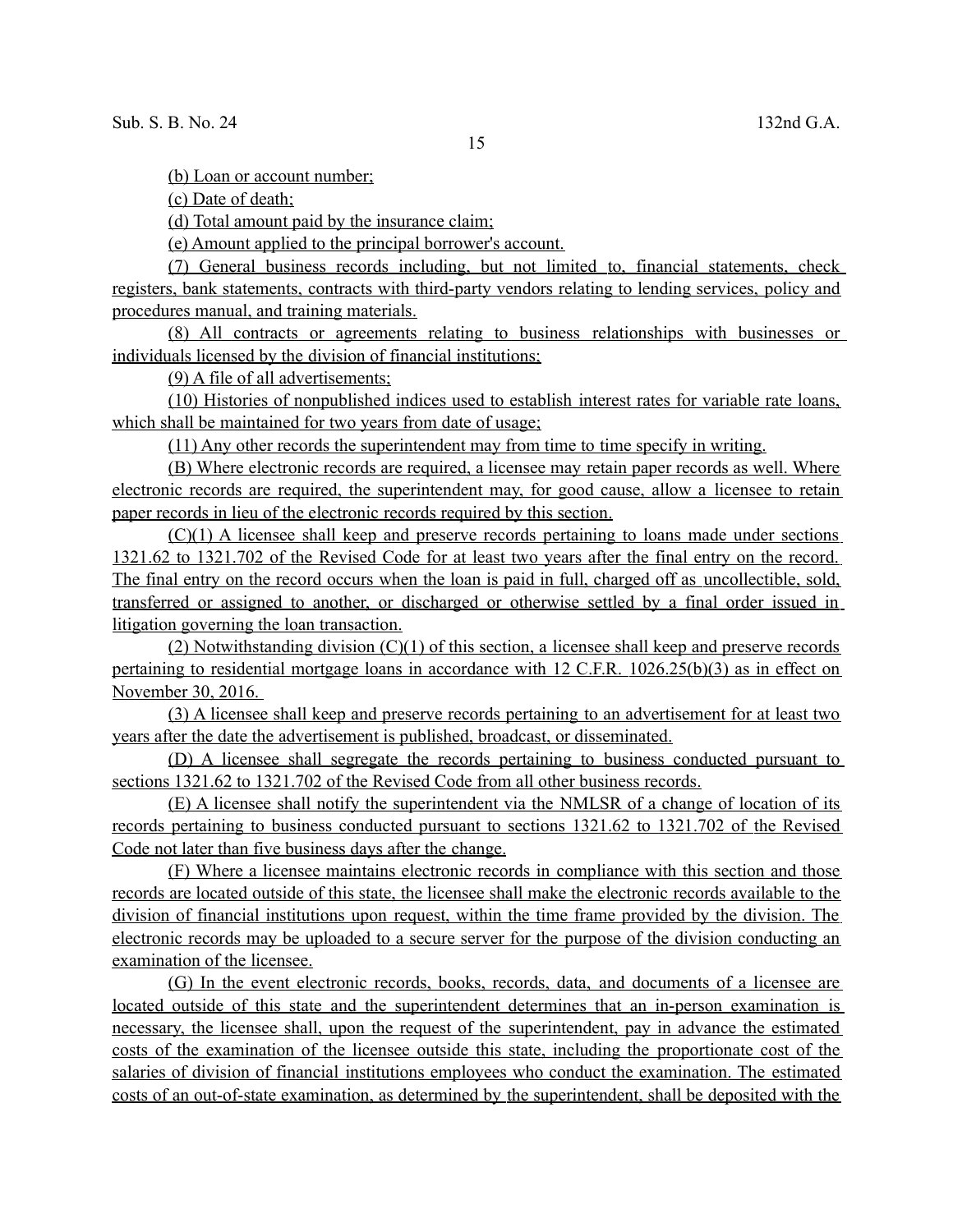16

 division of financial institutions upon demand. After the actual costs of the out-of-state examination have been determined, any funds in the deposit account in excess of costs as itemized by the division of financial institutions shall be returned to the licensee.

 (H) Any records maintained on an electronic storage media or system shall meet all of the following requirements:

 (1) The electronic storage media or system must preserve the records in a nonrewritable, nonerasable format.

 (2) The electronic storage media or system must verify automatically the quality and accuracy of the storage media recording process.

 (3) The electronic storage media or system must serialize the original and the duplicate units of storage media, and affix a date and time for the required period of retention on both the original and duplicate.

 (4) The electronic storage media or system must have the capacity to readily download indices and records preserved on the electronic storage media or system to any medium acceptable to the superintendent.

 ( 5) Acceptable facilities and appropriate equipment must, at all times during normal business hours, be available to the superintendent for immediate, easily readable projection or production of electronic storage media or system images and for producing easily readable images.

(6) Immediate facsimile enlargement must be available upon the superintendent's request.

(7) A duplicate copy of the electronic record stored on any electronic media or system for the time required must be stored separately from the "original" electronic record.

 (8) The electronic storage media or system must organize and index accurately all information maintained on both the original and duplicate storage media or system.

 (9) At all times, a licensee must be able to have indices of the electronic records being stored available for examination by the superintendent.

 (10) Each index must also be duplicated and the duplicate copies must be stored separately from the original copy of each index.

 (11) Original and duplicate indices must be preserved for the time required for the indexed records.

(12) An audit system must be in place that does all of the following:

(a) Provides for accountability regarding inputting of records and inputting any changes made to every original and duplicate record maintained and preserved;

 (b) Requires the licensee, at all times, to have the results of the audit system available for examination by the superintendent:

(c) Preserves the results of the audit for the time required for the audited records.

(13) All information necessary to access records and indices stored on the electronic storage media or system, a copy of the physical and logical file format of the electronic storage media or system, the field format of all different information types written on the electronic storage media or system, together with the appropriate documentation and information necessary to access records and indices must be maintained, kept current, and provided promptly to the superintendent upon request.

 (14) No paper documents produced or reproduced by means of an electronic storage media or system may be destroyed until the conditions of division (H) of this section have been met with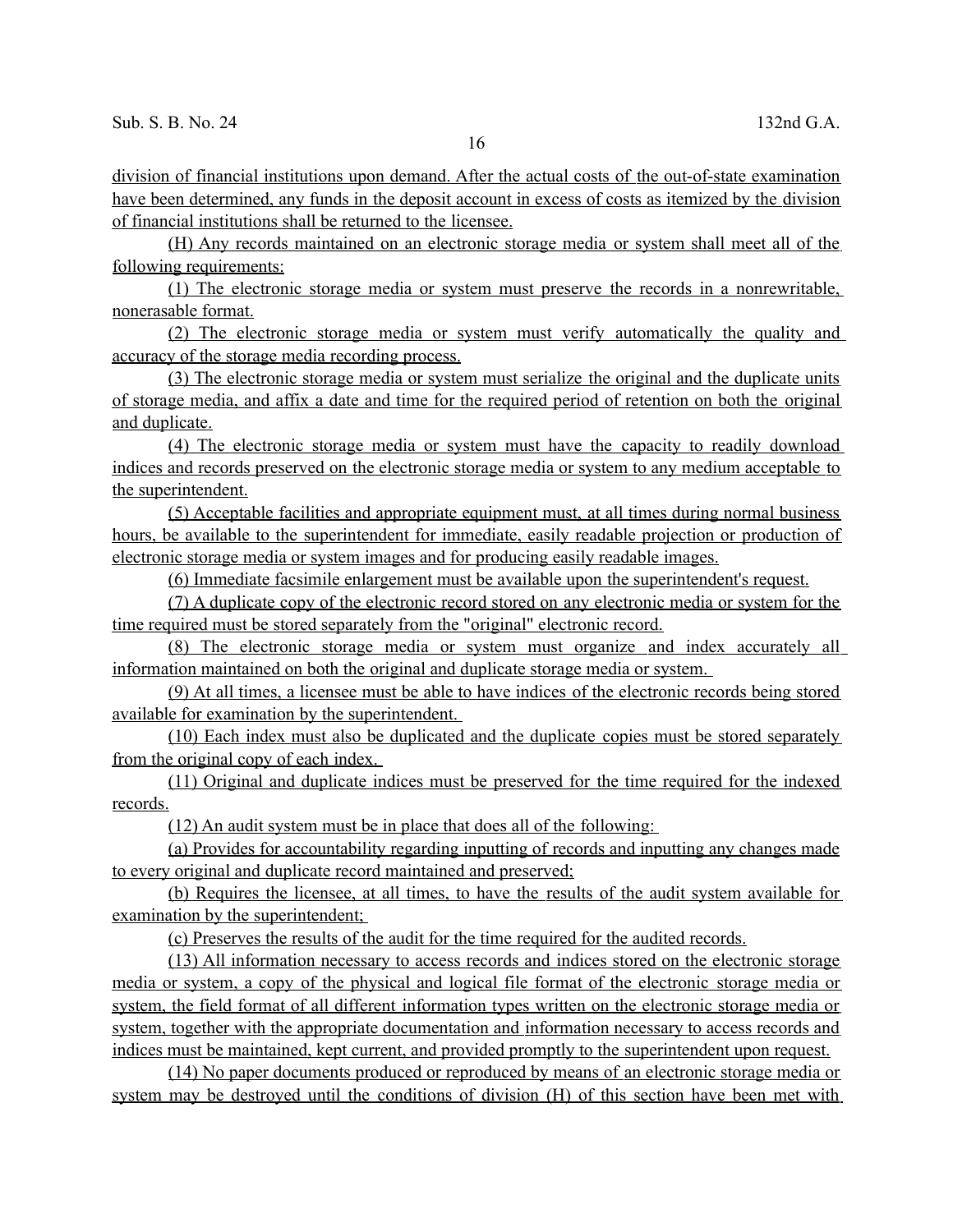regard to each paper document that is to be destroyed.

(15) At the request of the division:

 (a) Records must be printed on paper for inspection or examination without cost to the division within forty-eight hours of the request. The superintendent may grant additional time for good cause shown upon receipt of a request for additional time from the licensee.

 (b) The licensee shall provide any court documents in addition to those described in division  $(A)(3)$  of this section.

 (I) In order to reduce the risk of consumer fraud and related harms, including identity theft, licensees shall be required to comply with section 216 of the "Fair and Accurate Credit Transactions Act of 2003," 117 Stat. 1952 (amended 2010), 15 U.S.C. 1681w as in effect on November 30, 2016, section 501 of the "Gramm Leach Bliley Act," 113 Stat. 1338 (1999) (amended 2010), 15 U.S.C. 6801 as in effect on November 30, 2016, and the rules promulgated pursuant to those federal acts, including 16 C.F.R. Part 313 and 16 C.F.R. Part 682, as in effect November 30, 2016, pertaining to the maintenance, security, and disposal of consumer information and records.

 (J) The division shall make or cause to be made an examination of records pertaining to loans made under sections 1321.62 to 1321.702 of the Revised Code at least once every twenty-four months for the purpose of determining whether the licensee is complying with those sections and verifying the licensee's annual report.

 Sec. 1321.661. (A) Each licensee shall submit to the NMLSR call reports or other reports of condition, which reports shall be in such form and shall contain such information as the NMLSR may require.

 (B)(1) As required by the superintendent of financial institutions, each licensee shall file with the division of financial institutions an annual report under oath or affirmation, on forms supplied by the division, concerning the business and operation of the licensee for the preceding calendar year.

 (2) The superintendent shall annually publish an analysis of the information required under division (B)(1) of this section, but the individual reports shall not be public records and shall not be open to public inspection.

Sec. 1321.662. (A)(1) The following information is confidential:

(a) Examination information, and any information leading to or arising from an examination;

(b) Investigation information, and any information arising from or leading to an investigation.

(2) The information described in division  $(A)(1)$  of this section shall remain confidential for all purposes except when it is necessary for the superintendent of financial institutions to take official action regarding the affairs of a licensee, or in connection with criminal or civil proceedings to be initiated by a prosecuting attorney or the attorney general. This information may also be introduced into evidence or disclosed when and in the manner authorized by section 1181.25 of the Revised Code.

 (B) All application information, except social security numbers, employer identification numbers, financial account numbers, the identity of the institution where financial accounts are maintained, personal financial information, fingerprint cards and the information contained on such cards, and criminal background information, is a public record as defined in section 149.43 of the Revised Code.

(C) This section does not prevent the division of financial institutions from releasing to or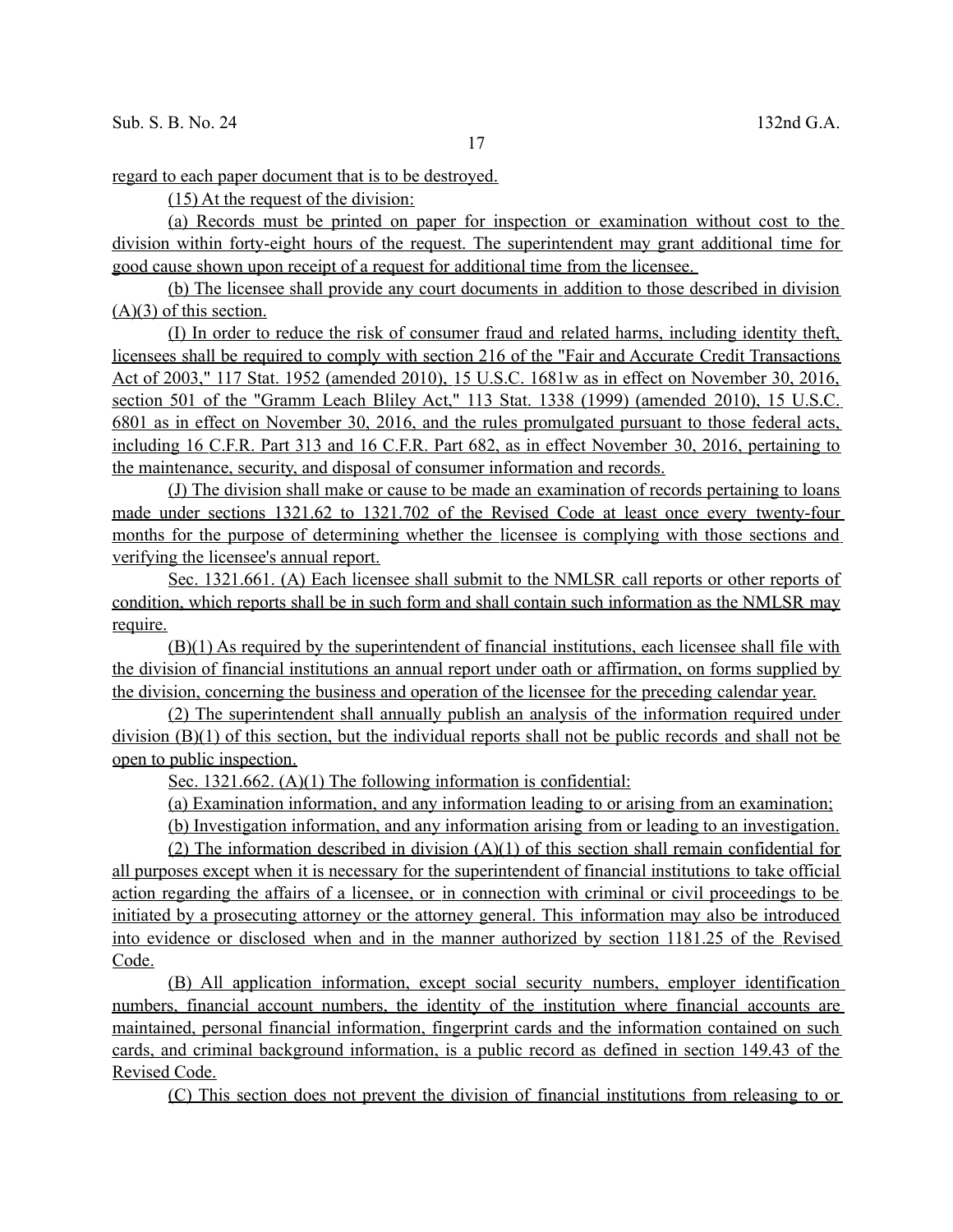exchanging with other financial institution regulatory authorities information relating to licensees. For this purpose, a "financial institution regulatory authority" includes a regulator of a business activity in which a licensee is engaged, or has applied to engage in, to the extent that the regulator has jurisdiction over a licensee engaged in that business activity. A licensee is engaged in a business activity, and a regulator of that business activity has jurisdiction over the licensee, whether the licensee conducts the activity directly or a subsidiary or affiliate of the licensee conducts the activity.

 (D)(1) Any confidentiality or privilege arising under federal or state law with respect to any information or material provided to the NMLSR shall continue to apply to the information or material after the information or material has been provided to the NMLSR. The information and material so provided may be shared with all state and federal regulatory officials with oversight authority without the loss of confidentiality or privilege protections provided by federal law or the law of any state. Information or material described in division  $(D)(1)$  of this section to which confidentiality or privilege applies shall not be subject to any of the following:

 (a) Disclosure under any federal or state law governing disclosure to the public of information held by an officer or an agency of the federal government or of the respective state;

 (b) Subpoena or discovery, or admission into evidence, in any private civil action or administrative process, unless the person to whom such information or material pertains waives, in whole or in part and at the discretion of the person, any privilege held by the NMLSR with respect to that information or material.

 (2) The superintendent, in order to promote more effective regulation and reduce regulatory burden through supervisory information sharing, may enter into sharing arrangements with other governmental agencies, the conference of state bank supervisors, and the American association of residential mortgage regulators.

 (3) Any state law, including section 149.43 of the Revised Code, relating to the disclosure of confidential supervisory information or any information or material described in division (A)(1) or (D)(1) of this section that is inconsistent with this section shall be superseded by the requirements of this section.

 (E) This section does not prevent the division from releasing information relating to licensees to the attorney general, to the superintendent of insurance for purposes relating to the administration of Chapter 3953. of the Revised Code, to the commissioner of securities for purposes relating to the administration of Chapter 1707. of the Revised Code, or to local law enforcement agencies and local prosecutors. Information the division releases pursuant to this section remains confidential.

 (F) The superintendent of financial institutions shall, by rule adopted in accordance with Chapter 119. of the Revised Code, establish a process by which licensees may challenge information provided to the NMLSR by the superintendent.

 Sec. 1321.663. No person, in connection with any examination or investigation conducted by the superintendent of financial institutions under sections 1321.62 to 1321.702 of the Revised Code shall knowingly do any of the following:

 (A) Circumvent, interfere with, obstruct, or fail to cooperate with the superintendent, including making a false or misleading statement, failing to produce records, or intimidating or suborning any witness;

(B) Withhold, abstract, remove, mutilate, destroy, or secrete any books, records, computer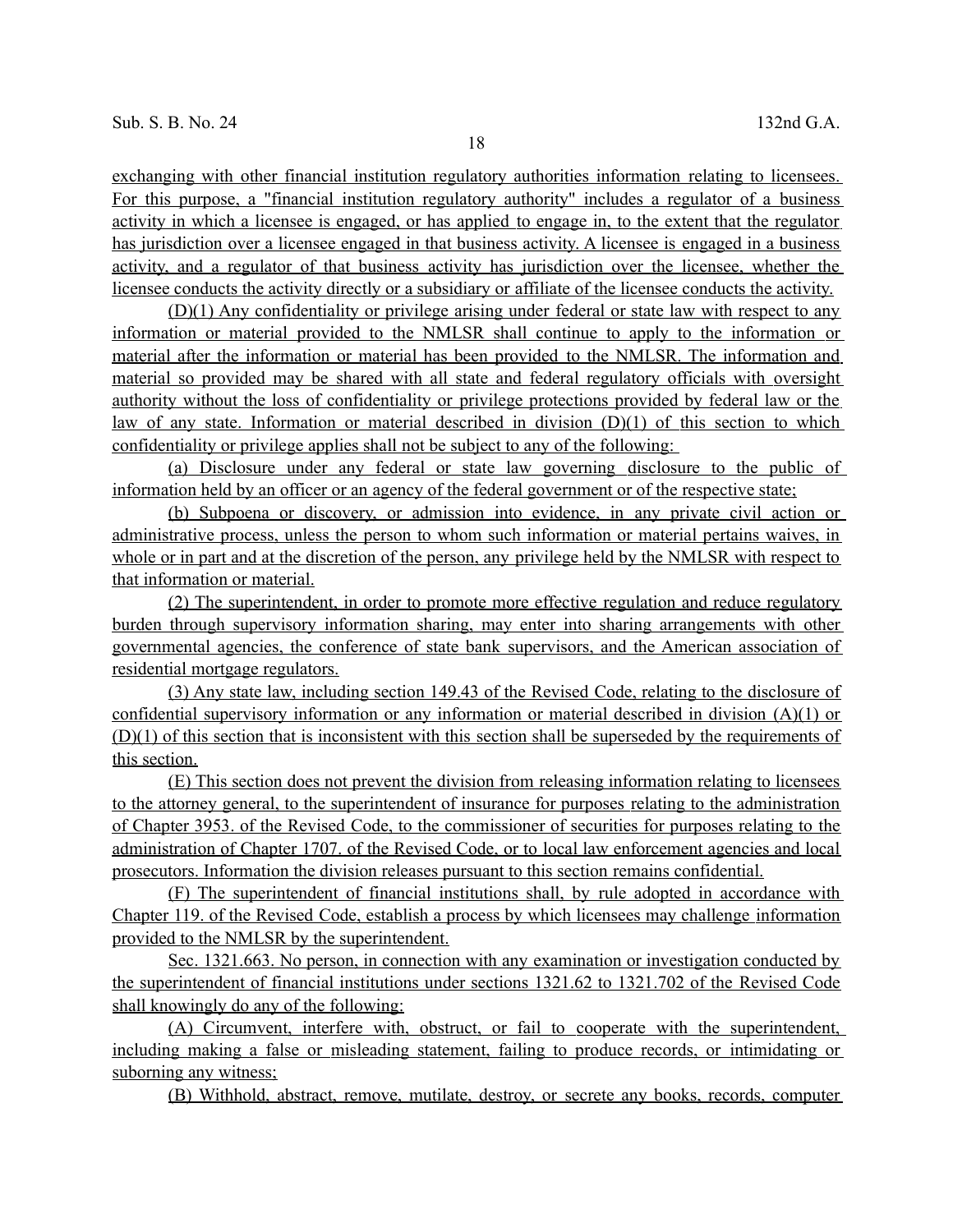records, or other information;

(C) Tamper with, alter, or manufacture any evidence.

 Sec. 1321.664. In order to reduce the risk of consumer fraud and related harms, including identity theft, licensees shall comply with the provisions of the "Fair and Accurate Credit Transactions Act of 2003," 117 Stat. 1952 (amended 2010), 15 U.S.C. 1681w, as in effect on November 30, 2016, the "Gramm Leach Bliley Act," 113 Stat. 1138 (1999) (amended 2010), 15 U.S.C. 6801, as in effect on November 30, 2016, including those federal acts as amended from time to time and the rules promulgated pursuant to those federal acts, including 16 C.F.R. 682, as in effect November 30, 2016, pertaining to the maintenance, security, and disposal of consumer information and records.

Sec. 1321.665. Before ceasing to conduct or discontinuing business as a licensee, the licensee shall arrange for and be responsible for the preservation of the books and records required to be maintained and preserved under sections 1321.62 to 1321.702 of the Revised Code and shall notify the division of financial institutions in writing of the exact address where the books and records will be maintained during the required period.

 Sec. 1321.666. The superintendent of financial institutions may suspend, revoke, or refuse to renew any license issued by the superintendent under sections 1321.62 to 1321.702 of the Revised Code, or bring any other authorized administrative enforcement action in accordance with section 1321.70 of the Revised Code, against any person for failure to maintain records in accordance with section 1321.66 of the Revised Code.

Sec. 1321.667. (A) Except as otherwise provided in section 9.02 of the Revised Code, any party, including a governmental authority, that requires or requests a licensee to assemble or provide a customer's financial records shall pay the licensee for all actual and necessary costs directly incurred in searching for, reproducing, or transporting those records according to the following schedule:

 (1) Reimbursement of search and processing costs shall be the total amount of personnel direct time incurred in locating and retrieving, reproducing, packaging, and preparing financial records for shipment. The rate for search and processing costs shall be eleven dollars per hour per person, computed on the basis of two dollars and seventy-five cents per quarter hour or fraction thereof, and shall be limited to the total amount of personnel time spent in locating and retrieving documents or information or reproducing or packaging and preparing documents for shipment where required or requested by a party. Specific salaries of such persons shall not be included in search costs. In addition, search and processing costs shall not include salaries, fees, or similar costs for analysis of material or for managerial or legal advice, expertise, research, or time spent for any of these activities. If itemized separately, search and processing costs may include the actual cost of extracting information stored by computer in the format in which it is normally produced, based on computer time and necessary supplies; however, personnel time for computer search may be paid for only at the rate specified in division (A)(1) of this section.

 (2) Reimbursement for reproduction costs shall be for costs incurred in making copies of documents required or requested. The rate for reproduction costs for making copies of required or requested documents shall be twenty-five cents for each page, including copies produced by reader or printer reproduction processes. Photographs, films, and other materials shall be reimbursed at actual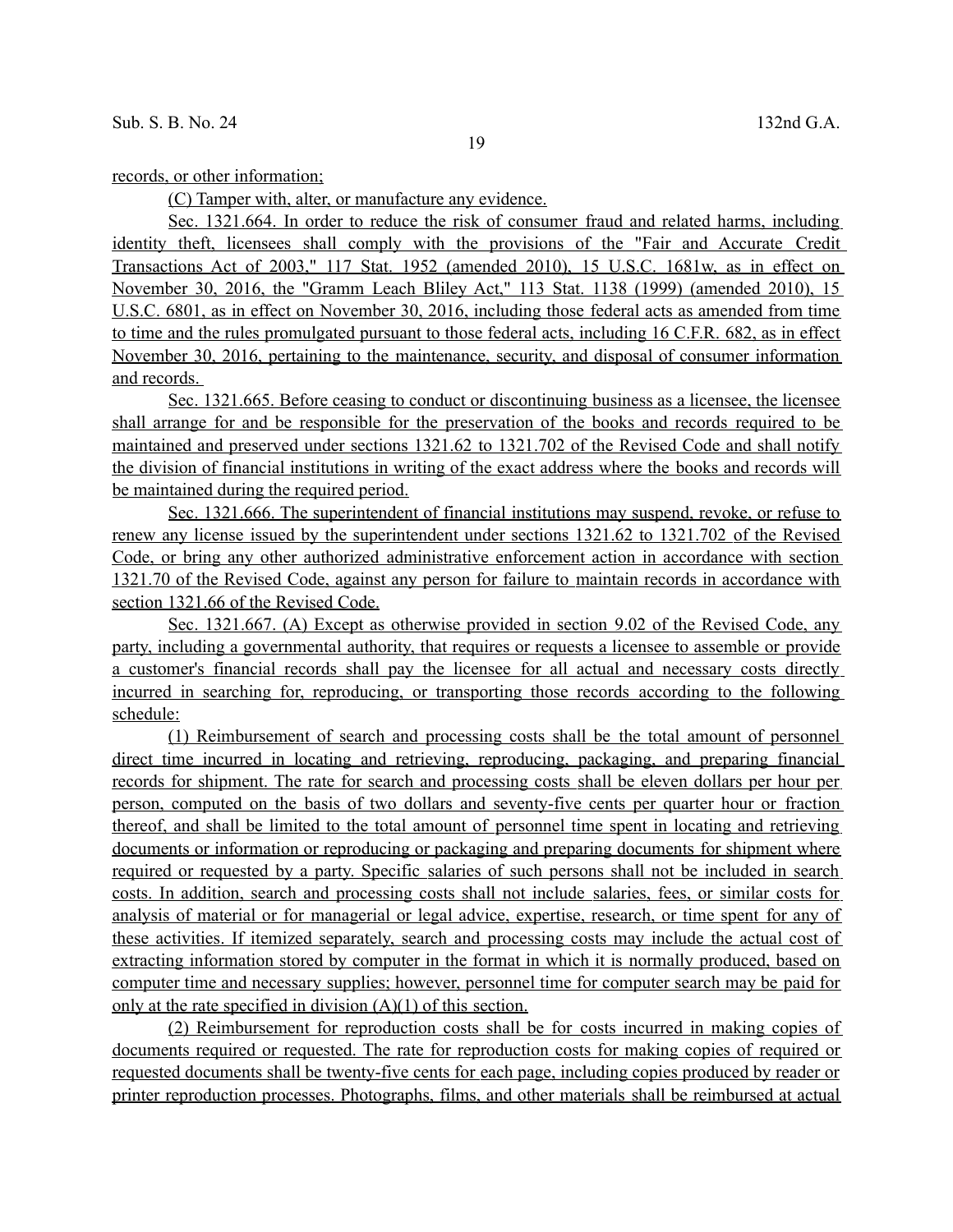cost.

 (3) Reimbursement for transportation costs shall be for necessary costs, directly incurred, to transport personnel to locate and retrieve the information required or requested and for necessary costs, directly incurred, solely by the need to convey the required or requested material to the place of examination.

 (B) A licensee shall not be entitled to reimbursement for costs incurred in assembling or providing the following records or information:

 (1) Any financial records provided as an incident to perfecting a security interest, proving a claim in bankruptcy, or otherwise collecting on a debt owing to the licensee;

 (2) Financial records that are not identified with or identifiable as being derived from the financial records of a particular customer.

 (C) Payment shall be made only for costs that are directly incurred, actual, and necessary. No payment shall be made until the licensee satisfactorily complies with the request or requirement, except that in the case where the request or requirement is withdrawn or revoked, the licensee shall be reimbursed for the actual and necessary costs directly incurred in assembling financial records required or requested to be produced prior to the time the party notifies the licensee that the request or requirement is withdrawn or revoked. No payment shall be made unless the licensee submits an itemized bill or invoice showing specific details concerning search and processing, reproduction, and transportation costs. Search and processing time shall be billed in fifteen-minute increments.

(D) As used in this section:

 (1) "Costs directly incurred" means costs incurred solely and necessarily as a consequence of searching for, reproducing, or transporting books, papers, records, or other data, in order to comply with a request or requirement to produce a customer's financial records. The term does not include any allocation of fixed costs, such as overhead, equipment, and depreciation. If a licensee has financial records that are stored at an independent storage facility that charges a fee to search for, reproduce, or transport particular records requested, these costs shall be considered to be directly incurred by the licensee.

 (2) "Customer," "financial record," and "governmental authority" have the same meanings as in section 9.02 of the Revised Code.

 Sec. 1321.67. (A) For purposes of sections 1321.62 to 1321.702 of the Revised Code, a loan shall be considered closed upon the signature of the obligor or obligors, unless the loan contract is not executed by signature, in which case the loan is considered closed upon disbursement of loan funds.

 (B) All loans made under sections 1321.62 to 1321.702 of the Revised Code by direct mail shall be made from a place of business for which the licensee holds a valid license.

 (C) Licensees have an ongoing duty to notify the division of financial institutions of material changes in the information contained in the application and exhibits, schedules, and other documentation submitted in conjunction with the application, and to report all changes or additions to information in the application within thirty days of the change. Material changes in the information include changes in affiliations, controlling interest, officers, directors, criminal record, and any change in net worth below the requirements set forth in section 1321.65 of the Revised Code.

(D) Each licensee shall do all of the following: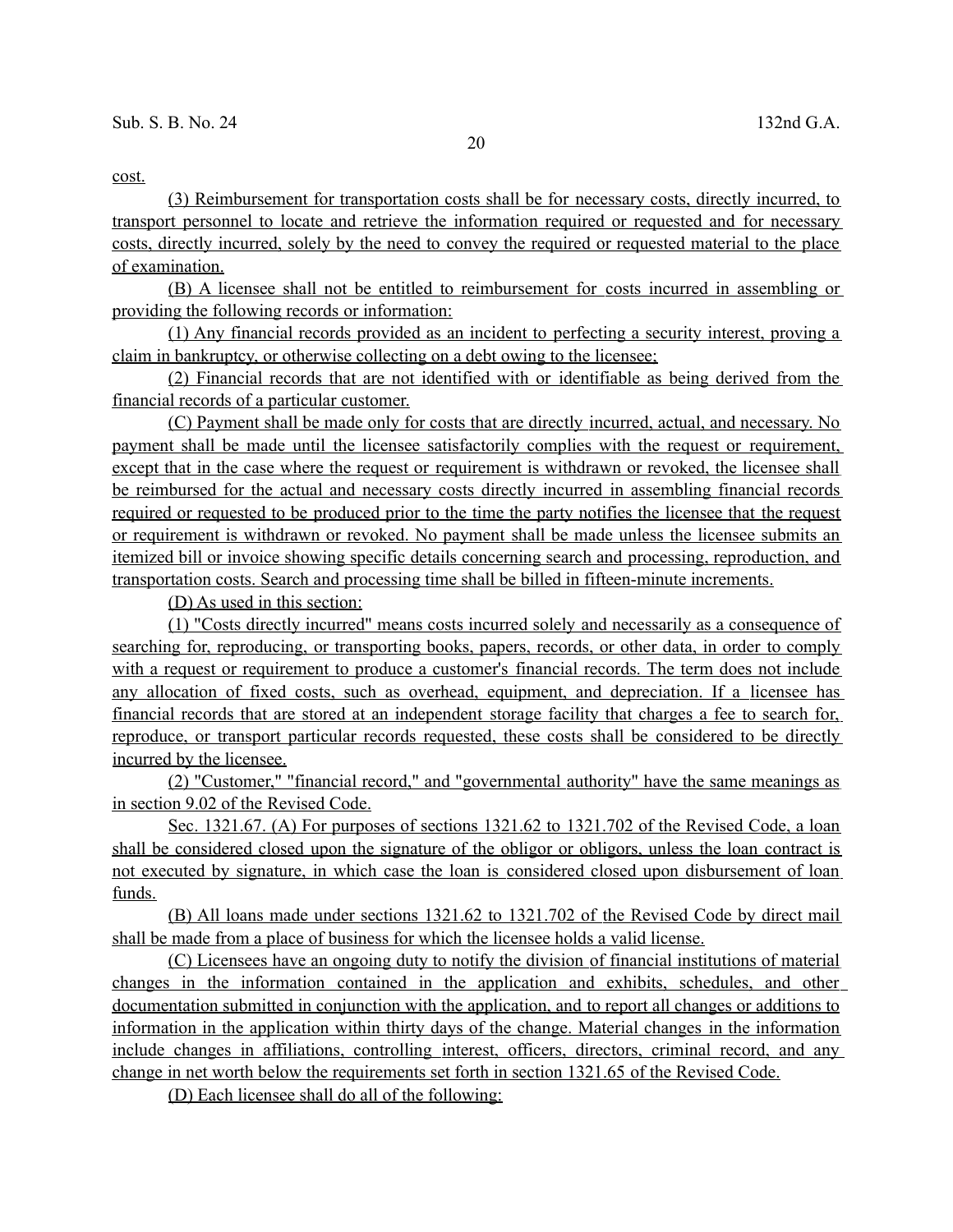(1) Obtain the written consent of the borrower for any purchase of insurance on property of the borrower other than that which is used as security for the loan;

 (2) Permit payment to be made in advance in any amount on any contract at any time, but the licensee may apply the payment first to interest and charges due up to the date of payment;

 (3) Notify the borrower in writing of any interest rate change at least thirty but not more than one hundred twenty days prior to the effective date of the changes, provided that if the interest rate is tied to a published and verifiable index and the contractual rate of interest is adjusted within forty five days of change in the published index rate, the licensee shall notify the borrower in writing of any interest rate change at least thirty days prior to the effective date of the change. The notice required under division  $(D)(3)$  of this section shall include all of the following:

 (a) A statement of the borrower's current interest rate and corresponding monthly payment prior to the reset date;

 (b) A good faith statement of the borrower's anticipated future interest rate and corresponding monthly payment following the reset date;

 (c) A statement that notifies the borrower to contact the licensee for workout options in the event that there is a possible problem of repayment at the new interest rate and monthly payment following the reset;

 (d) A toll-free number by which borrowers can discuss possible payment problems and workout options;

 (e) An explanation of the index or formula that is being used to reset the interest rate and the source of that index or formula.

 (4) In the instance of a non-amortized or partially amortized interest-bearing loan, provide the borrower with written notice of maturity at least ninety but not more than one hundred twenty days prior to the expected maturity date;

 (5) Clearly indicate by prominently disclosing on, or in, the loan documents, the federal or state statutory authority pursuant to which the loan is made. This prominent disclosure shall be provided on loans made:

(a) Solely in reliance on the provisions of sections 1321.62 to 1321.702 of the Revised Code;

(b) Partially in reliance on the provisions of sections 1321.62 to 1321.702 of the Revised Code; or

 (c) In reliance on any combination of federal or state provisions that do not include sections 1321.62 to 1321.702 of the Revised Code.

 (6) In providing any payment history requested by the borrower or by the division, provide a clear and accurate payment statement in a manner a reasonable borrower should understand that sets forth the dates and amounts due and owing and the dates and amounts received and paid.

 (E) A licensee shall not be prohibited from holding other licenses or registrations issued by the division as long as the licensee is in compliance with section 1321.63 of the Revised Code and other applicable provisions of state and federal laws.

 (F) A licensee is liable for payment of the annual assessment described in division (B) of section 1321.641 of the Revised Code on any loan made by the licensee that has been sold, transferred, or assigned to another person if servicing rights have been retained by the licensee.

Sec. 1321.671. (A) Upon repayment of the loan in full, the original note signed by any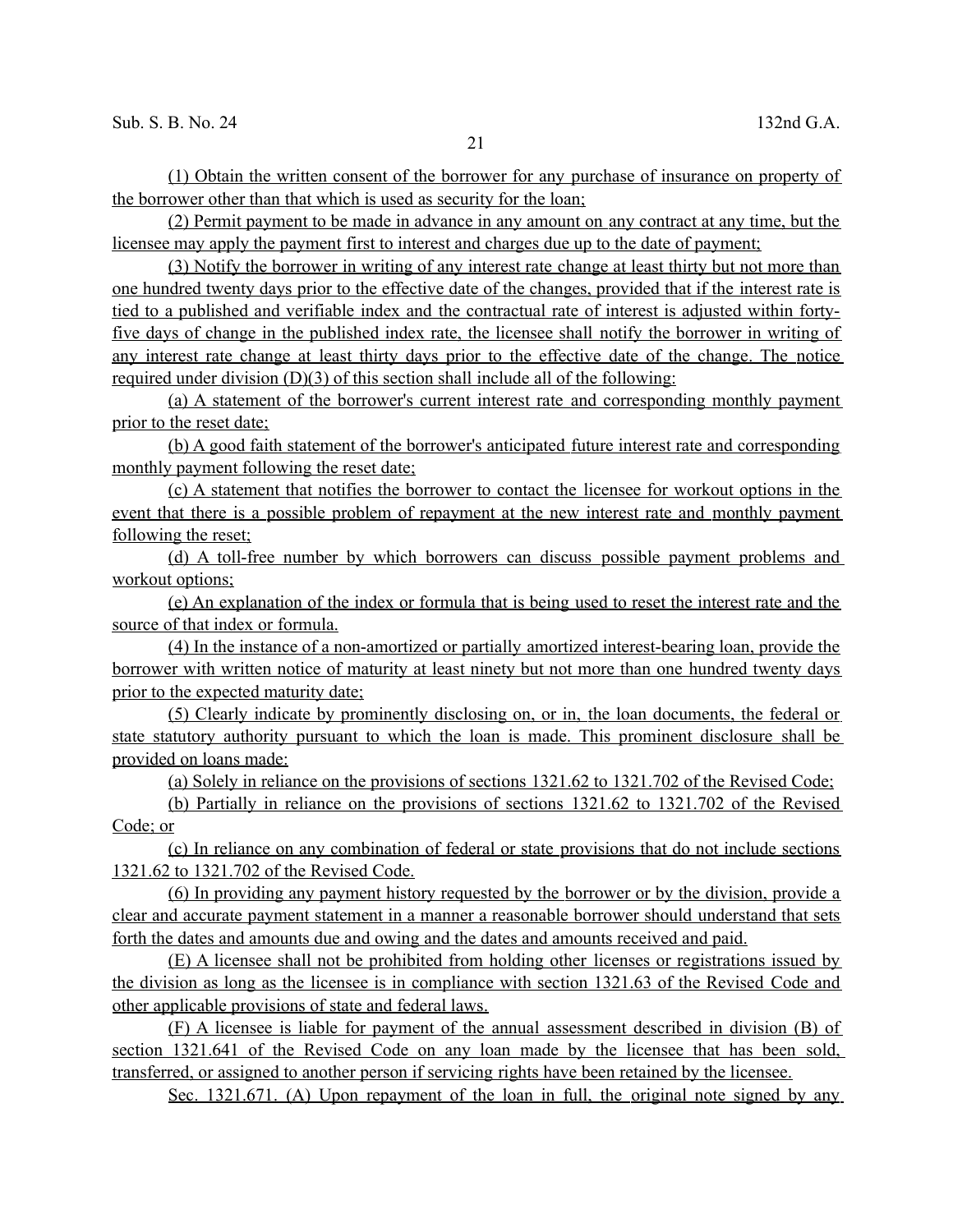obligor or copy, photograph, or stored representation of the original note as retained in accordance with section 1321.66 of the Revised Code shall be plainly marked "paid" or "canceled" and the note or the reproduction of the note shall be returned to the obligor or, if there are two or more obligors, to one of them.

 (B) If requested, the licensee shall give to the borrower a receipt for each payment made on account of any interest- bearing or precomputed loan.

 Sec. 1321.672. (A) When, in connection with a loan, a licensee furnishes or places insurance written on behalf of the borrower at the borrower's expense, a policy or certificate of insurance properly executed shall be furnished to the borrower within fifteen days of the closing date of the loan. The policy or certificate shall state the name of the insurance company, the nature of the insurance, the extent of the coverage, the amount of the premium, and the effective and expiration dates of the policy.

 (B) If a licensee furnishes or places credit life insurance, credit accident and health insurance, or unemployment insurance on behalf of the borrower at the borrower's expense, the licensee shall give written notice to the borrower at the time the loan is made. The notice shall disclose the borrower's right to cancel the insurance within twenty-five days after the purchase of the insurance with a full refund of the premium or identifiable charge for the insurance. The notice shall further disclose that the cancellation may be effected upon the written request of the borrower together with the return of the policy or certificate of insurance to the licensee.

 (C) All insurance sold or obtained in connection with the making of a loan shall be governed by Title XXXIX of the Revised Code.

 (D) In any transaction in which the licensee furnishes or places insurance on behalf of the borrower at the borrower's expense, the licensee shall, prior to furnishing or placing the insurance, provide written disclosure to the borrower of the business relationship, beneficial ownership or affiliation, whether direct or indirect, between the licensee and the insurer.

 Sec. 1321.673. No licensee shall conduct the business of making loans under sections 1321.62 to 1321.702 of the Revised Code in any office, room, or place of business in which any other business is solicited or engaged in, or in association or conjunction with any other such business, if the superintendent of financial institutions finds, pursuant to a hearing conducted in accordance with Chapter 119. of the Revised Code, that the other business is of such a nature that the conduct tends to conceal evasion of sections 1321.62 to 1321.702 of the Revised Code, and orders the licensee in writing to desist from the conduct.

Sec. 1321.674. (A) Any person that willfully violates section 1321.68 of the Revised Code shall forfeit to the borrower the amount of interest paid by the borrower. The maximum rate of interest applicable to any loan transaction that does not comply with section 1321.68 of the Revised Code shall be the rate that would be applicable in the absence of sections 1321.62 to 1321.702 of the Revised Code.

 ( B) Any extension of credit under sections 1321.62 to 1321.702 of the Revised Code shall include a notice in at least ten point type at the bottom of the first page of any loan agreement to read: "This loan is governed by, and made pursuant to, the provisions of the Ohio Consumer Installment Loan Act under R.C. 1321.62 – 1321.702."

Sec. 1321.68. (A) A licensee may contract for and receive interest, calculated according to the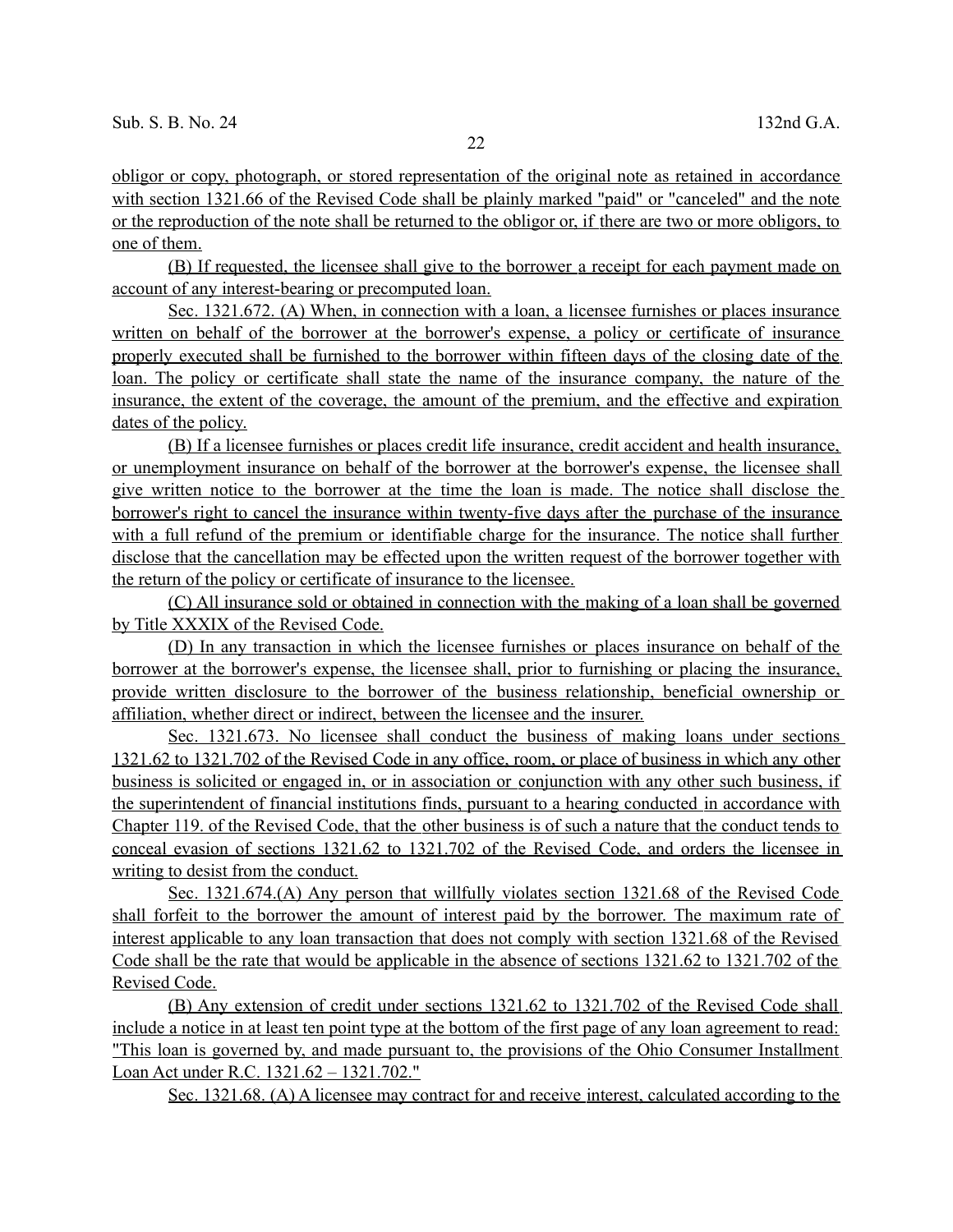actuarial method, at a rate or rates not exceeding twenty-five per cent per year on the unpaid principal balances of the loan. Loans may be interest- bearing or precomputed.

 (B) For purposes of computation of time on interest- bearing and precomputed loans, including, but not limited to, the calculation of interest, a month is considered one-twelfth of a year, and a day is considered one three hundred sixty-fifth of a year when calculation is made for a fraction of a month. A year is as defined in section 1.44 of the Revised Code. A month is that period described in section 1.45 of the Revised Code. Alternatively, a licensee may consider a day as one three hundred sixtieth of a year and each month as having thirty days.

(C) With respect to interest-bearing loans:

 (1)(a) Interest shall be computed on unpaid principal balances outstanding from time to time, for the time outstanding.

(b) As an alternative to the method of computing interest set forth in division  $(C)(1)(a)$  of this section, a licensee may charge and collect interest for the first installment period based on elapsed time from the date of the loan to the first scheduled payment due date, and for each succeeding installment period from the scheduled payment due date to the next scheduled payment due date, regardless of the date or dates the payments are actually made.

(c) Whether a licensee computes interest pursuant to division  $(C)(1)(a)$  or (b) of this section, each payment shall be applied first to unpaid charges, then to interest, and the remainder to the unpaid principal balance. However, if the amount of the payment is insufficient to pay the accumulated interest, the unpaid interest continues to accumulate to be paid from the proceeds of subsequent payments and is not added to the principal balance.

 (2) Interest shall not be compounded, collected, or paid in advance. However, both of the following apply:

 (a) Interest may be charged to extend the first monthly installment period by not more than fifteen days, and the interest charged for the extension may be added to the principal amount of the loan.

 (b) If part or all of the consideration for a new loan contract is the unpaid principal balance of a prior loan, the principal amount payable under the new loan contract may include any unpaid interest that has accrued. The resulting loan contract shall be deemed a new and separate loan transaction for purposes of this section. The unpaid principal balance of a precomputed loan is the balance due after refund or credit of unearned interest as provided in division (D)(3) of this section.

(D) With respect to precomputed loans:

 (1) Loans shall be repayable in monthly installments of principal and interest combined, except that:

 (a) The first installment period may exceed one month by not more than fifteen days, and the first installment payment amount may be larger than the remaining payments by the amount of interest charged for the extra days.

 (b) Monthly installment payment dates may be omitted to accommodate borrowers with seasonal income.

 (2) Payments may be applied to the combined total of principal and precomputed interest until maturity of the loan. A licensee may charge interest after the original or deferred maturity of a precomputed loan at the rate specified in division (A) of this section on all unpaid principal balances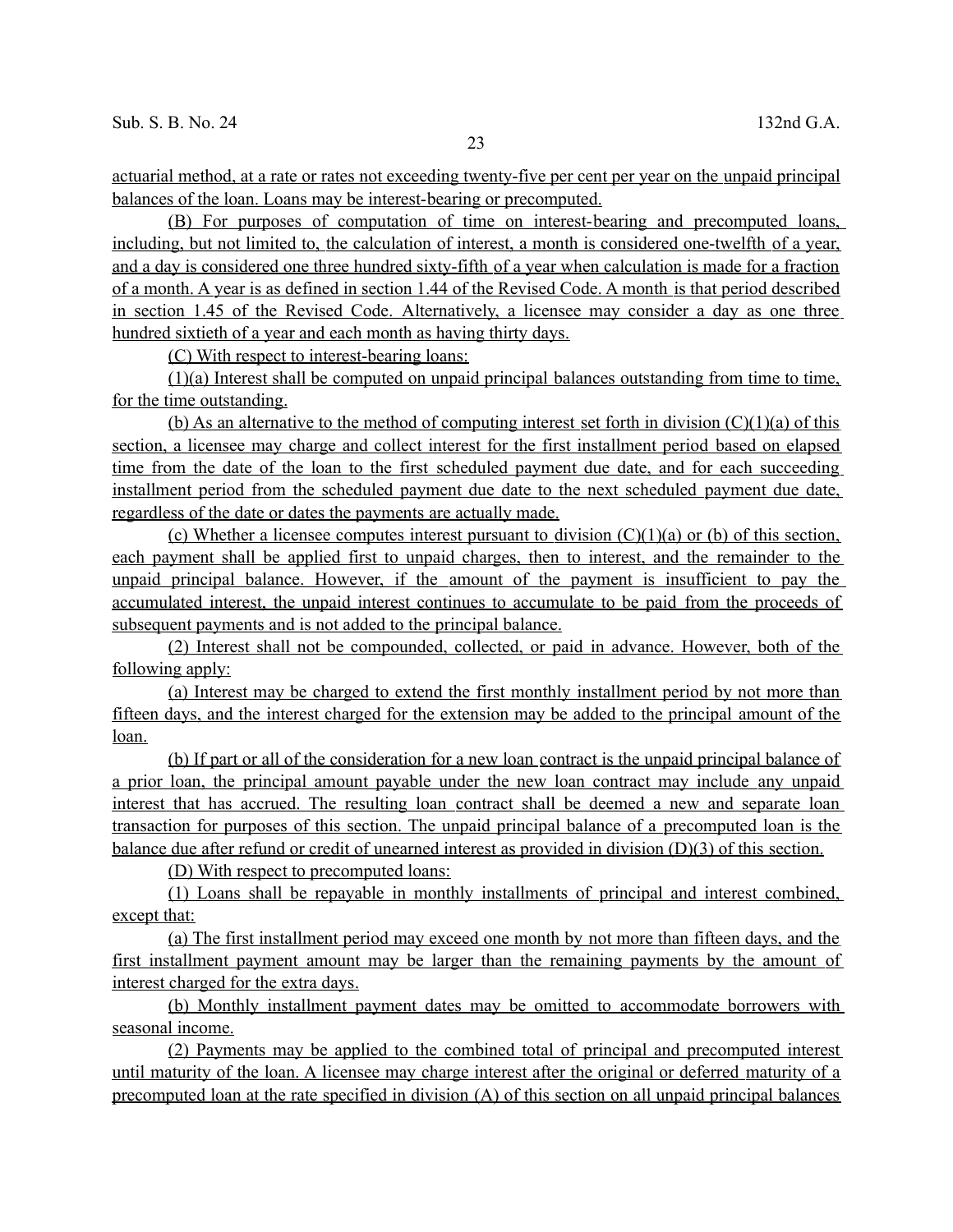for the time outstanding.

 (3) When any loan contract is paid in full by cash, renewal, refinancing, or a new loan, one month or more before the final installment due date, the licensee shall refund, or credit the borrower with, the total of the applicable charges for all fully unexpired installment periods, as originally scheduled or as deferred, that follow the day of prepayment. If the prepayment is made other than on a scheduled installment due date, the nearest scheduled installment due date shall be used in such computation. If the prepayment occurs prior to the first installment due date, the licensee may retain one-thirtieth of the applicable charge for a first installment period of one month for each day from date of loan to date of prepayment, and shall refund, or credit the borrower with, the balance of the total interest contracted for. If the maturity of the loan is accelerated for any reason and judgment is entered, the licensee shall credit the borrower with the same refund as if prepayment in full had been made on the date the judgment is entered.

 (4) If the parties agree in writing, either in the loan contract or in a subsequent agreement, to a deferment of wholly unpaid installments, a licensee may grant a deferment and may collect a deferment charge as provided in this section. A deferment postpones the scheduled due date of the earliest unpaid installment and all subsequent installments as originally scheduled, or as previously deferred, for a period equal to the deferment period. The deferment period is that period during which no installment is scheduled to be paid by reason of the deferment. The deferment charge for a one month period may not exceed the applicable charge for the installment period immediately following the due date of the last undeferred installment. A proportionate charge may be made for deferment for periods of more or less than one month. A deferment charge is earned pro rata during the deferment period and is fully earned on the last day of the deferment period. If a loan is prepaid in full during a deferment period, the licensee shall make, or credit to the borrower, a refund of the unearned deferment charge in addition to any other refund or credit made for prepayment of the loan in full.

 (E) A licensee, at the request of the borrower, may obtain, on one or more borrowers, credit life insurance, credit accident and health insurance, and unemployment insurance. The premium or identifiable charge for the insurance may be included in the principal amount of the loan and may not exceed the premium rate filed by the insurer with the superintendent of insurance and not disapproved by the superintendent. If a licensee obtains the insurance at the request of the borrower, the borrower shall have the right to cancel the insurance for a period of twenty-five days after the loan is made. If the borrower chooses to cancel the insurance, the borrower shall give the licensee written notice of this choice and shall return all of the policies or certificates of insurance or notices of proposed insurance to the licensee during such period, and the full premium or identifiable charge for the insurance shall be refunded to the borrower by the licensee. If the borrower requests, in the notice to cancel the insurance, that this refund be applied to reduce the balance of a precomputed loan, the licensee shall credit the amount of the refund plus the amount of interest applicable to the refund to the loan balance. If the licensee obtains the insurance at the request of the borrower, the licensee shall not charge or collect interest on any insured amount that remains unpaid after the insured borrower's date of death.

 (F) A licensee may require the borrower to provide insurance or a loss payable endorsement covering reasonable risks of loss, damage, and destruction of property used as security for the loan and with the consent of the borrower such insurance may cover property of the borrower other than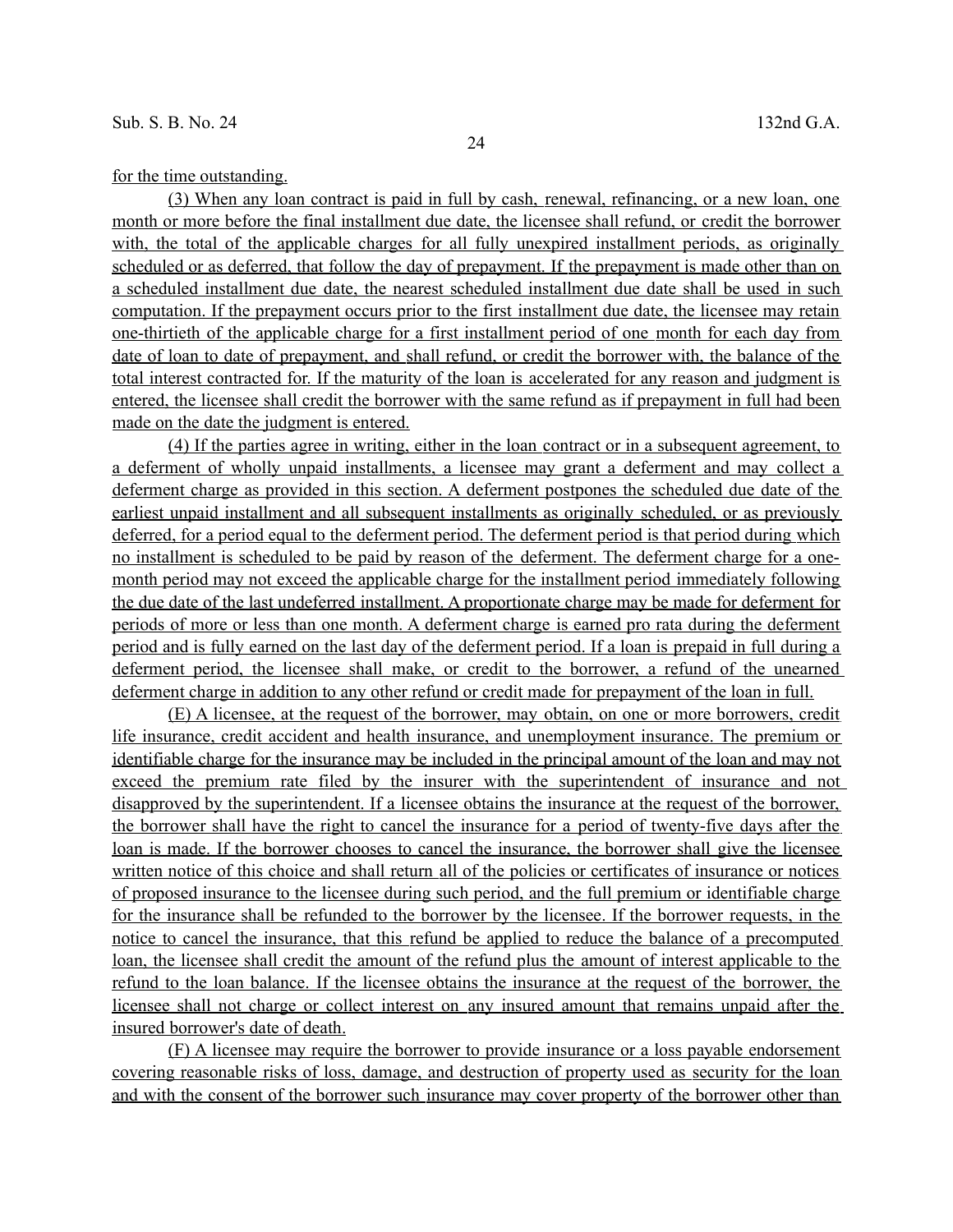that which is security for the loan. The amount and term of required property insurance shall be reasonable in relation to the amount and term of the loan contract and the type and value of the security, and the insurance shall be procured in accordance with the insurance laws of this state. The purchase of this insurance through the licensee or an agent or broker designated by the licensee shall not be a condition precedent to the granting of the loan. If the borrower purchases the insurance from or through the licensee or from another source, the premium may be included in the principal amount of the loan.

 $(G)(1)$  In addition to the interest and charges provided for by this section, no further or other amount, whether in the form of broker fees, placement fees, or any other fees whatsoever, shall be charged or received by the licensee, except that:

 (a) The licensee may charge and receive costs and disbursements in connection with any suit to collect a loan or any lawful activity to realize on a security interest after default, including reasonable attorney's fees incurred by the licensee as a result of the suit or activity and to which the licensee becomes entitled by law.

 (b) The licensee may include the following additional charges in the principal amount of the loan or collect the following additional charges at any time after the loan is made:

 (i) The amounts of fees authorized by law to record, file, or release security interests on a loan;

 (ii) Fees received from borrowers to record, file, or release a security interest on a loan for purposes either of purchasing insurance to insure the licensee against losses for failure to record or file or creating a self-insurance fund to reimburse the licensee against losses for failure to record or file;

 (iii) Fees for credit investigations not exceeding twenty- five dollars provided a licensee obtains a consumer report in connection with an application for a grant, extension, or other provision of credit to a consumer that is based in whole or in part on the consumer report.

(2) Division  $(G)(1)$  of this section does not limit the rights of licensees to engage in other transactions with borrowers, provided the transactions are not a condition of the loan.

 (H) If the loan contract or security instrument contains covenants by the borrower to perform certain duties pertaining to insuring or preserving security and the licensee pursuant to the loan contract or security instrument pays for performance of the duties on behalf of the borrower, the licensee may add the amounts paid to the unpaid principal balance of the loan or collect them separately. A charge for interest may be made for sums advanced not exceeding the rate of interest permitted by division (A) of this section. Within a reasonable time after advancing a sum, the licensee shall notify the borrower in writing of the amount advanced, any interest charged with respect to the amount advanced, and any revised payment schedule, and shall include a brief description of the reason for the advance.

 (I)(1) In addition to any other permissible fees and charges, a licensee may charge and receive the following:

 (a) If the principal amount of the loan is five hundred dollars or less, loan origination charges not exceeding fifteen dollars;

 (b) If the principal amount of the loan is more than five hundred dollars but less than one thousand dollars, loan origination charges not exceeding thirty dollars;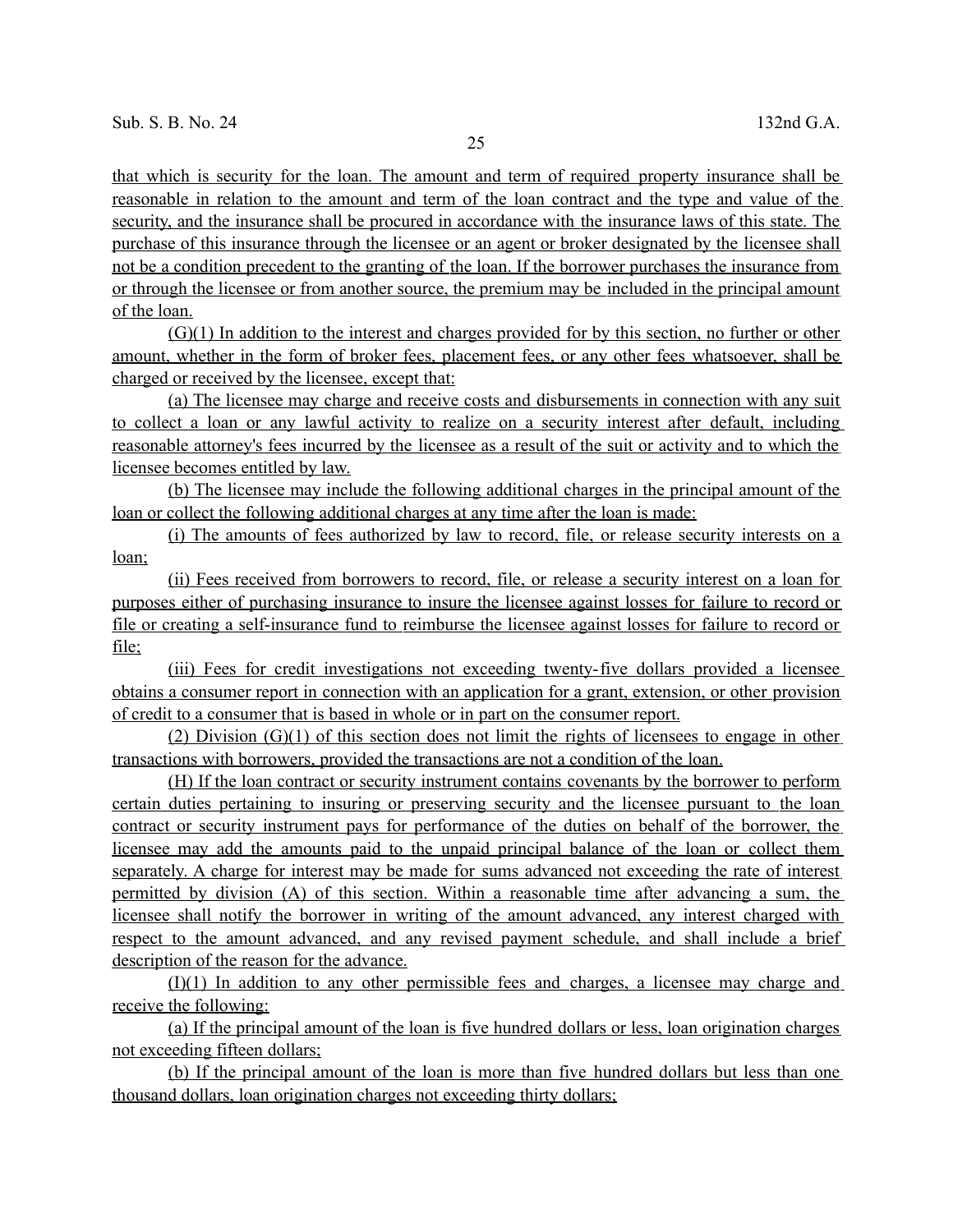(c) If the principal amount of the loan is at least one thousand dollars but less than two thousand dollars, loan origination charges not exceeding one hundred dollars;

 (d) If the principal amount of the loan is at least two thousand dollars but less than five thousand dollars, loan origination charges not exceeding two hundred dollars;

 (e) If the principal amount of the loan is at least five thousand dollars, loan origination charges not exceeding the greater of two hundred fifty dollars or one per cent of the principal amount of the loan.

 (2) Loan origination charges may be paid by the borrower at the time of the loan or may be included in the principal amount of the loan.

 (J) A licensee may charge and receive check collection charges not greater than twenty dollars plus any amount passed on from other depository institutions for each check, negotiable order of withdrawal, share draft, or other negotiable instrument returned or dishonored for any reason.

 (K) If the loan contract so provides, a licensee may collect a default charge on any installment not paid in full within ten days after its due date. For this purpose, all installments are considered paid in the order in which they become due. Any amounts applied to an outstanding loan balance as a result of voluntary release of a security interest, sale of security on the loan, or cancellation of insurance shall be considered payments on the loan, unless the parties otherwise agree in writing at the time the amounts are applied. A licensee shall not collect more than one default charge per unpaid installment regardless of the number of months the installment remains fully unpaid. The amount of the default charge shall not exceed the greater of five per cent of the scheduled installment or fifteen dollars.

 Sec. 1321.681. (A) For open-end loans, "billing cycle" means the time interval between periodic billing dates. A billing cycle shall be considered monthly if the closing date of the cycle is the same date each month or does not vary by more than four days from such date.

 (B) A licensee may make open-end loans pursuant to an agreement between the licensee and the borrower whereby:

 (1) The licensee may permit the borrower to obtain advances of money from the licensee from time to time or the licensee may advance money on behalf of the borrower from time to time as directed by the borrower.

 (2) The amount of each advance and permitted interest, charges, and costs are debited to the borrower's account and payments and other credits are credited to the same account.

 (3) The interest and charges are computed on the unpaid balance or balances of the account from time to time.

 (4) The borrower has the privilege of paying the account in full at any time or, if the account is not in default, in installments of determinable amounts as provided in the agreement.

 (C) A licensee may contract for and receive interest for open-end loans at a rate or rates not exceeding twenty-eight per cent per year and may compute interest in each billing cycle by either of the following methods:

 (1) By multiplying the daily rate by the daily unpaid balance of the account, in which case the daily rate is determined by dividing the annual rate by three hundred sixty- five;

 (2) By multiplying the monthly rate by the average daily unpaid balance of the account in the billing cycle, in which case the average daily unpaid balance is the sum of all of the daily unpaid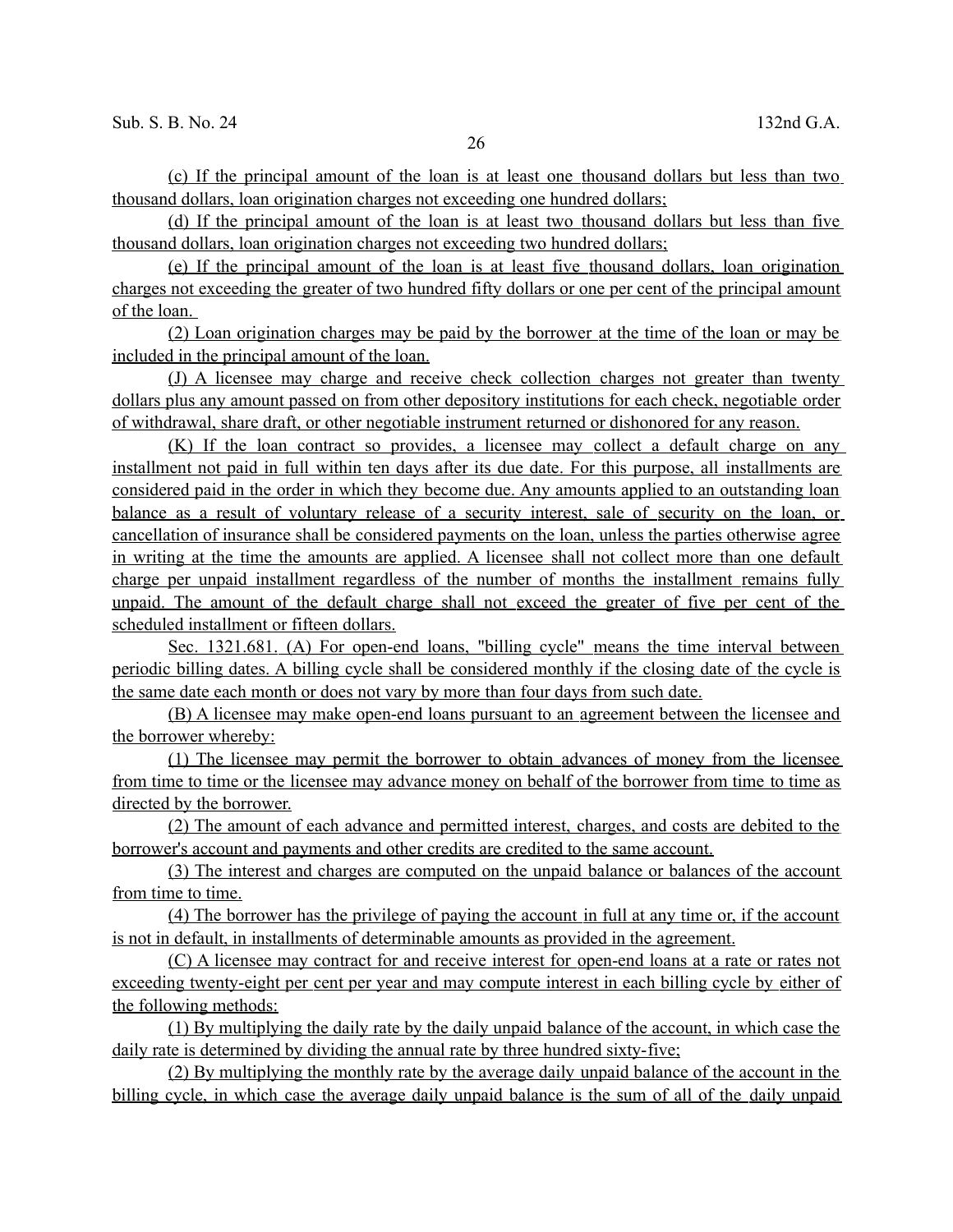balances each day during the cycle divided by the number of days in the cycle. The monthly rate is determined by dividing the annual rate by twelve.

 (D) The billing cycle shall be monthly and the unpaid balance on any day shall be determined by adding to any balance unpaid as of the beginning of that day all advances and permitted interest, charges, and costs and deducting all payments and other credits made or received that day.

 (E) In addition to the interest permitted in division (C) of this section, a licensee may charge and receive or add to the unpaid balance any or all of the following:

(1) All charges and costs authorized by divisions  $(E)$ ,  $(F)$ ,  $(G)$ ,  $(H)$ , and  $(J)$  of section 1321.68 of the Revised Code;

 (2) An annual credit line charge, for the privilege of maintaining a line of credit, as follows: (a) For the first year:

(i) If the original credit line is less than five thousand dollars, an amount not exceeding one hundred fifty dollars;

 (ii) If the original credit line is at least five thousand dollars, an amount not exceeding the greater of one per cent of the original credit line or two hundred fifty dollars.

 (b) For subsequent years, an amount not exceeding the greater of one-half per cent of the credit line on the anniversary date or fifty dollars.

 (3) A default charge on any required minimum payment not paid in full within ten days after its due date. For this purpose, all required minimum payments are considered paid in the order in which they become due. The amount of the default charge shall not exceed the greater of five per cent of the required minimum payment or twenty dollars.

 (F) The borrower at any time may pay all or any part of the unpaid balance on the account or, if the account is not in default, the borrower may pay the unpaid balance in installments subject to minimum payment requirements as determined by the licensee and set forth in the open-end loan agreement.

 (G) If credit life insurance or credit accident and health insurance is obtained by the licensee and if the insured dies or becomes disabled when there is an outstanding open-end loan indebtedness, the insurance shall be sufficient to pay the unpaid balance on the loan due on the date of the borrower's death in the case of credit life insurance or all minimum payments that become due on the loan during the covered period of disability in the case of credit accident and health insurance. The additional charge for credit life insurance, credit accident and health insurance, or unemployment insurance shall be calculated each billing cycle by applying the current monthly premium rate for the insurance, filed by the insurer with the superintendent of insurance and not disapproved by the superintendent, to the unpaid balances in the borrower's account, using one of the methods specified in division (C) of this section for the calculation of interest. No credit life insurance, credit accident and health insurance, or unemployment insurance written in connection with an open-end loan shall be canceled by the licensee because of delinquency of the borrower in making the required minimum payments on the loan unless one or more such payments is past due for a period of thirty days or more. The licensee shall advance to the insurer the amounts required to keep the insurance in force during such period, which amounts may be debited to the borrower's account.

 (H) Whenever there is no unpaid balance in an open-end loan account, the account may be terminated by written notice, by the borrower or the licensee, to the other party.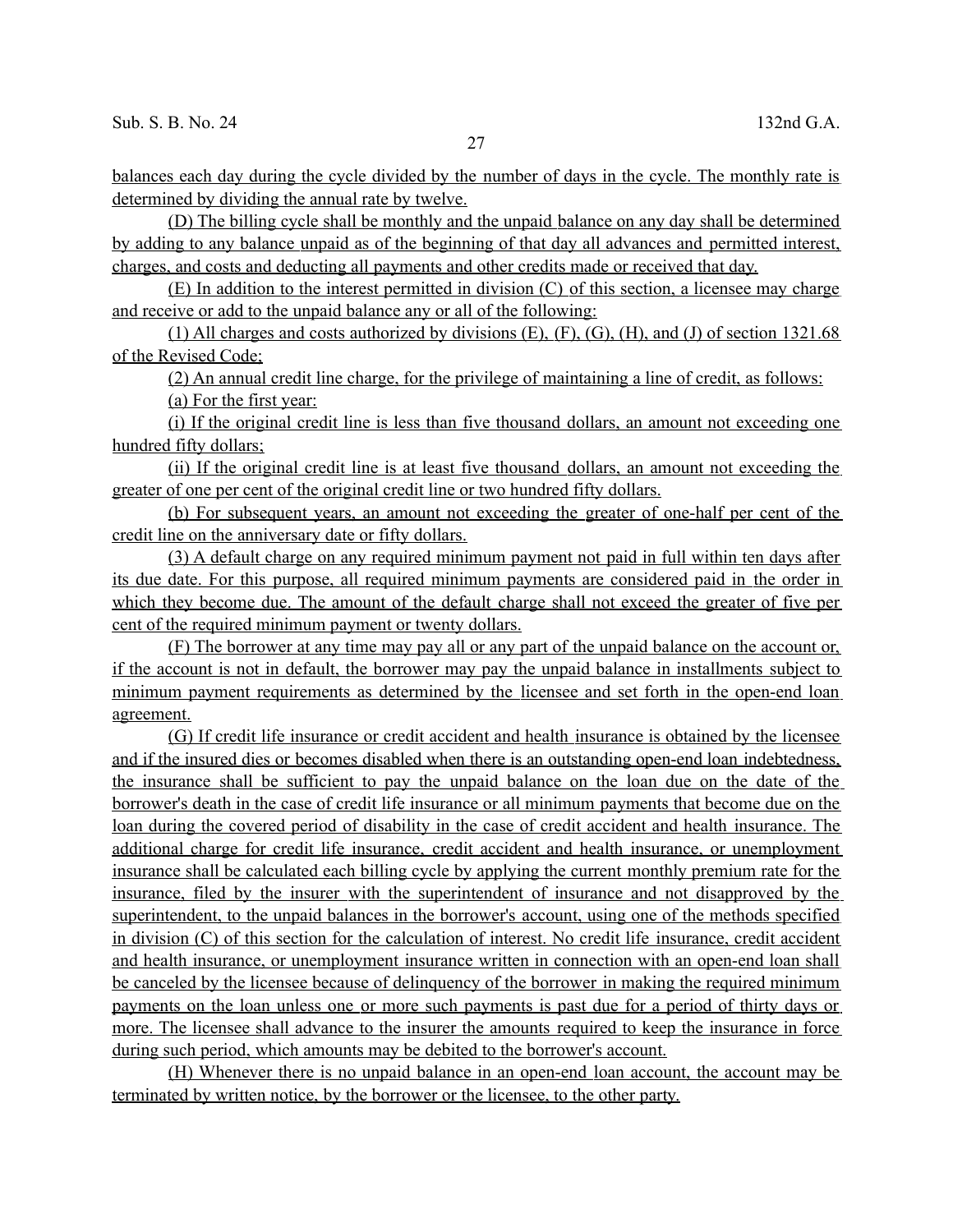Sec. 1321.69. (A) A licensee shall not permit any borrower to be indebted for a loan made under sections 1321.62 to 1321.702 of the Revised Code at any time while the borrower is also indebted to an affiliate or agent of the licensee for a loan made under sections 1321.01 to 1321.19 or sections 1321.51 to 1321.60 of the Revised Code for the purpose or with the result of obtaining greater charges than otherwise would be permitted by sections 1321.62 to 1321.702 of the Revised Code.

 (B) A licensee shall not induce or permit any person to become obligated to the licensee under sections 1321.62 to 1321.702 of the Revised Code, directly or contingently, or both, under more than one contract of loan at the same time for the purpose or with the result of obtaining greater charges than would otherwise be permitted by sections 1321.62 to 1321.702 of the Revised Code.

 (C) A licensee shall not fail to provide information regarding the amount required to pay in full a loan made under sections 1321.62 to 1321.702 of the Revised Code within five business days after the receipt of a written request from a borrower or by another person designated in writing by the borrower.

 (D) A licensee shall not obtain a license through any false or fraudulent representation of a material fact or any omission of a material fact required by state or federal law, or make any substantial misrepresentation in the application to engage in lending under sections 1321.62 to 1321.702 of the Revised Code.

 (E) A licensee, in connection with the business of making or offering to make a loan, shall not knowingly make false or misleading statements of a material fact, omissions of statements required by state or federal law, or false promises regarding a material fact, through advertising or other means, or knowingly engage in a continued course of misrepresentations.

 (F) A licensee, or person making loans without a license in violation of section 1321.63 of the Revised Code, shall not knowingly engage in conduct, in connection with the business of making or offering to make loans under sections 1321.62 to 1321.702 of the Revised Code, that constitutes improper, fraudulent, or dishonest dealings.

 (G) A licensee or applicant for a license shall not fail to notify the division of financial institutions within thirty days after having a license, or comparable authority, revoked in any governmental jurisdiction.

 (H) A licensee shall not knowingly make, propose, or solicit fraudulent, false, or misleading statements on any loan document or on any document related to a loan. For purposes of this division, "fraudulent, false, or misleading statements" does not include mathematical errors, inadvertent transposition of numbers, typographical errors, or any other bona fide error.

 (I) A licensee shall not knowingly instruct, solicit, propose, or otherwise cause a borrower to sign in blank a loan-related document in connection with a loan.

 (J) A licensee shall not take any note or other promise to pay that does not set forth the entire agreement made with the borrower.

 (K) A licensee shall not take any note or promise to pay in which blanks are left to be filled in after execution.

 (L) A licensee shall not charge or collect interest prior to the date of disbursement of the loan funds to the borrower.

(M) A licensee shall not make a new loan for the purpose of paying any part of the interest or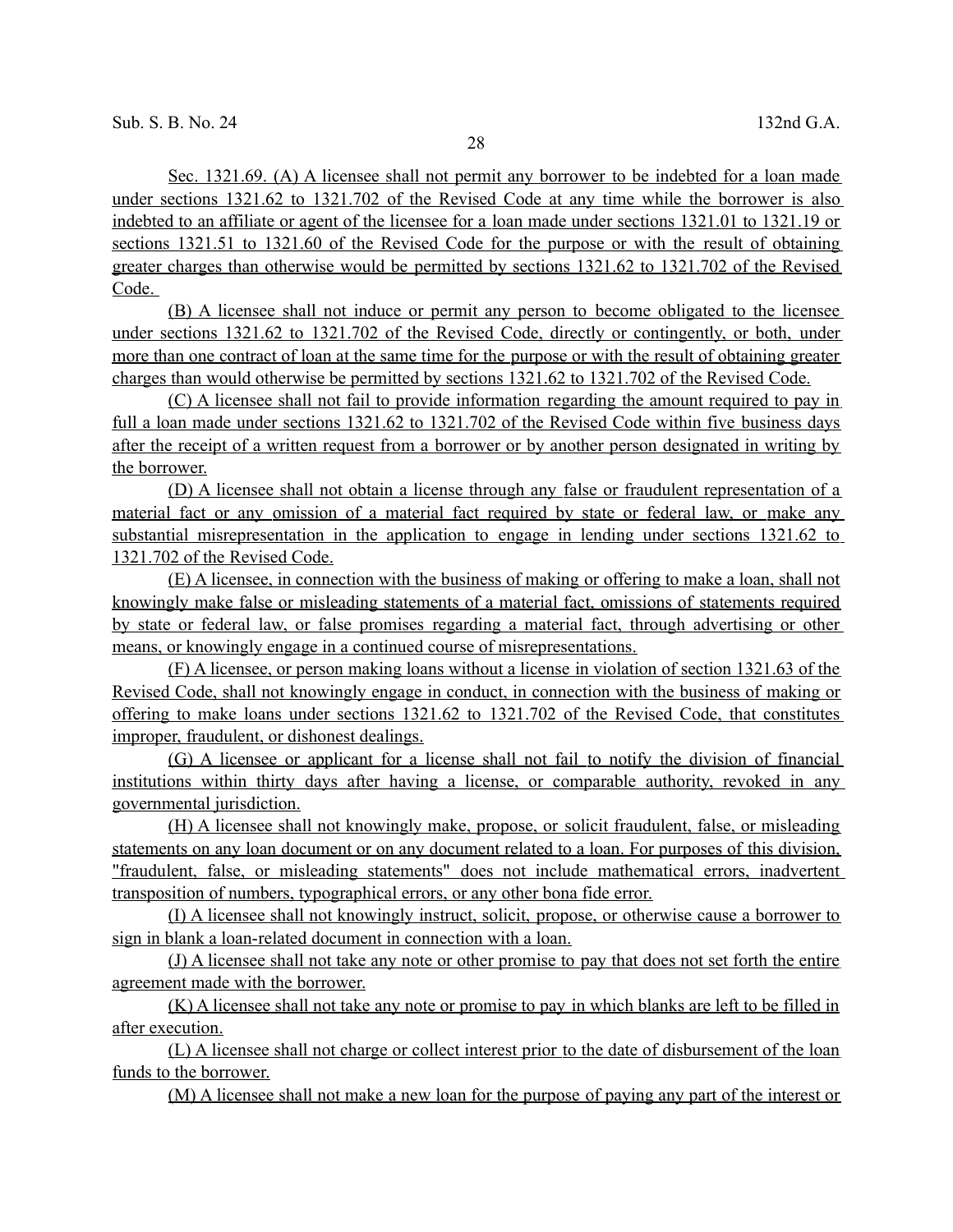principal due on an existing loan with the same licensee unless the interest and principal balance of the existing loan is paid in full from the proceeds of the new loan.

 (N) Notwithstanding any provision of sections 1321.62 to 1321.702 of the Revised Code to the contrary, no licensee shall give, or advertise an offer to give, any article, merchandise, reward program benefit, or any other thing of value, as inducement to a borrower or prospective borrower to obtain a loan, unless the cost of the thing of value is absorbed by the licensee as general overhead, rather than directly charged to the borrower who received the thing of value.

 Sec. 1321.70. (A) The division of financial institutions may, upon written notice to the licensee stating the contemplated action, the grounds for the action, and the licensee's reasonable opportunity to be heard on the action in accordance with Chapter 119. of the Revised Code, revoke, suspend, or refuse to renew any license issued under sections 1321.62 to 1321.702 of the Revised Code if it finds a violation of or failure to comply with any provision of sections 1321.62 to 1321.702 of the Revised Code or the rules adopted thereunder, any federal lending law, or any other law applicable to the business conducted under a license.

 (B) In addition to, or in lieu of, any revocation, suspension, or denial, the division may impose a monetary fine after administrative hearing or in settlement of matters subject to claims under division (A) of this section.

 (C) The revocation, suspension, or refusal to renew shall not impair the obligation of any pre existing lawful contract made under sections 1321.62 to 1321.702 of the Revised Code; provided, however, that a prior licensee shall make good faith efforts to promptly transfer the licensee's collection rights to another licensee or person exempt from licensing, or be subject to additional monetary fines and legal or administrative action by the division. Nothing in this division shall limit a court's ability to impose a cease-and-desist order preventing any further business or servicing activity.

 (D)(1) The superintendent of financial institutions may impose a fine for a violation of sections 1321.62 to 1321.702 of the Revised Code committed by a licensee. All fines collected pursuant to this section shall be paid to the treasurer of state to the credit of the consumer finance fund created in section 1321.21 of the Revised Code. In determining the amount of a fine to be imposed pursuant to this division, the superintendent may consider all of the following to the extent it is known to the division:

(a) The seriousness of the violation;

(b) The licensee's good faith efforts to prevent the violation;

(c) The licensee's history regarding violations and compliance with division orders;

(d) The licensee's financial resources;

(e) Any other matters the superintendent considers appropriate in enforcing sections 1321.62 to 1321.702 of the Revised Code.

(2) Monetary fines imposed under division  $(D)(1)$  of this section shall not exceed twenty-five thousand dollars.

 (E) The superintendent may investigate alleged violations of sections 1321.62 to 1321.702 of the Revised Code, or the rules adopted thereunder, or complaints concerning any such violation. The superintendent may make application to the court of common pleas for an order enjoining any violation and, upon a showing by the superintendent that a person has committed, or is about to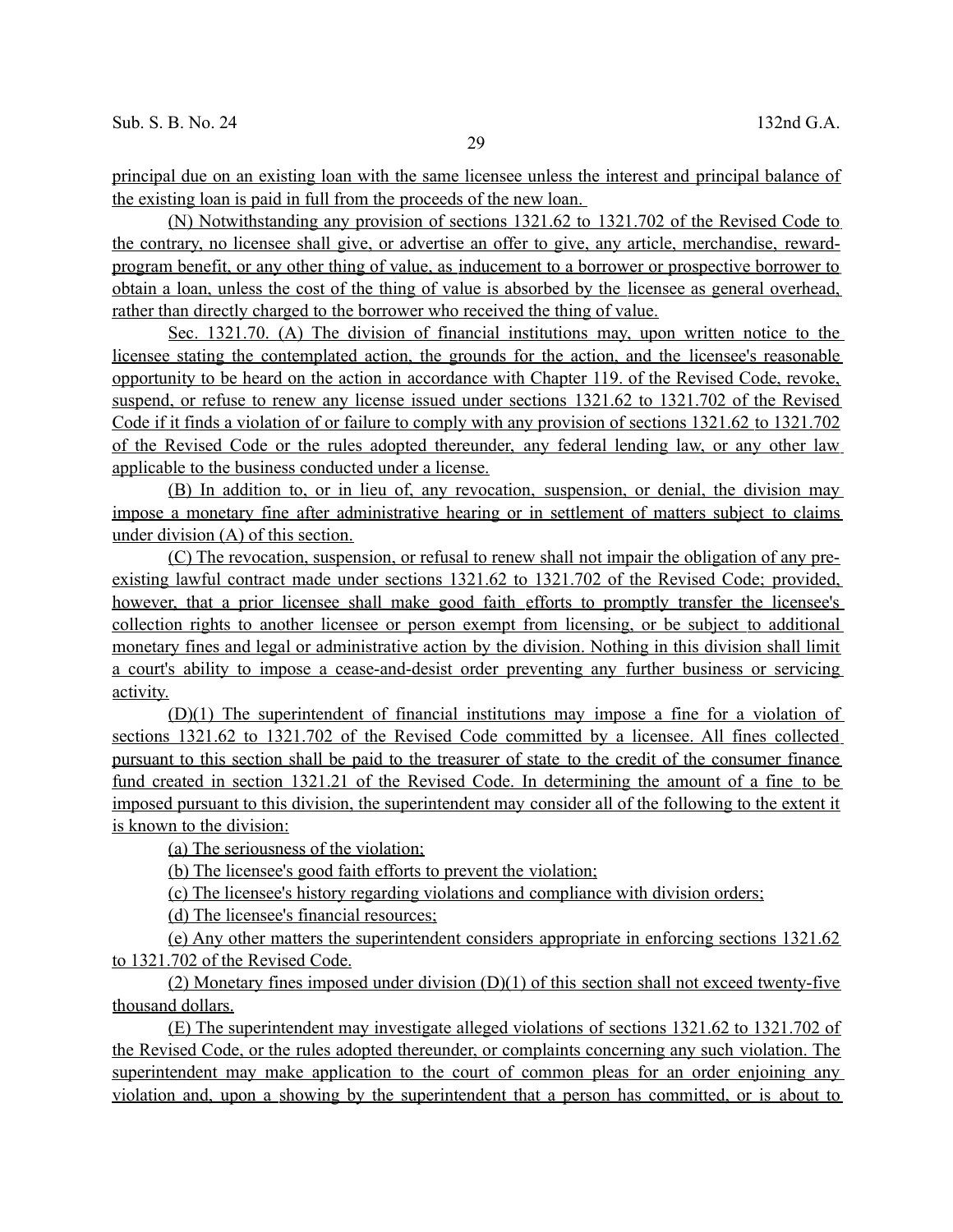commit, a violation, the court shall grant an injunction, restraining order, or other appropriate relief. The superintendent, in making application to the court of common pleas for an order enjoining a person from acting as a licensee in violation of section 1321.63 of the Revised Code, may also seek and obtain civil penalties for that unlicensed conduct in an amount not to exceed five thousand dollars per violation.

 (F) In conducting an investigation pursuant to this section, the superintendent may compel, by subpoena, witnesses to testify in relation to any matter over which the superintendent has jurisdiction, and may require the production or photocopying of any book, record, or other document pertaining to such matter. If a person fails to file any statement or report, obey any subpoena, give testimony, produce any book, record, or other document as required by such a subpoena, or permit photocopying of any book, record, or other document subpoenaed, the court of common pleas of any county in this state, upon application made to it by the superintendent, shall compel obedience by attachment proceedings for contempt, as in the case of disobedience of the requirements of a subpoena issued from the court, or a refusal to testify therein.

 (G) If the superintendent determines that a person is engaged in, or is believed to be engaged in, activities that may constitute a violation of sections 1321.62 to 1321.702 of the Revised Code, the superintendent may, after notice and a hearing conducted in accordance with Chapter 119. of the Revised Code, issue a cease-and-desist order. The superintendent, in taking administrative action to enjoin a person from acting as a licensee in violation of section 1321.63 of the Revised Code, may also seek and impose fines for those violations in an amount not to exceed five thousand dollars per violation. Such an order shall be enforceable in the court of common pleas.

 (H) The superintendent shall regularly report violations of sections 1321.62 to 1321.702 of the Revised Code, as well as enforcement actions and other relevant information, to the NMLSR.

 $(I)(1)$  To protect the public interest, the superintendent may, without a prior hearing, do any of the following:

 (a) Suspend the license of a person who is convicted of or pleads guilty or nolo contendere to a criminal violation of sections 1321.62 to 1321.702 of the Revised Code;

(b) Suspend any licensee who violates section 1321.65 of the Revised Code;

 (c) Suspend any licensee who fails to comply with a request made by the superintendent under this section.

 (2) The superintendent may, in accordance with Chapter 119. of the Revised Code, subsequently revoke any license suspended under division (I)(1) of this section.

 Sec. 1321.701. (A) The attorney general may directly bring an action to enjoin a violation of sections 1321.62 to 1321.702 of the Revised Code with the same rights, privileges, and powers as those described in section 1345.06 of the Revised Code. The prosecuting attorney of the county in which the action may be brought may bring an action to enjoin a violation of sections 1321.62 to 1321.702 of the Revised Code only if the prosecuting attorney first presents any evidence of the violation to the attorney general and, within a reasonable period of time, the attorney general has not agreed to bring the action.

 (B) These powers of the attorney general shall be in addition to any other applicable powers of the attorney general.

Sec. 1321.702. The superintendent of financial institutions may adopt, in accordance with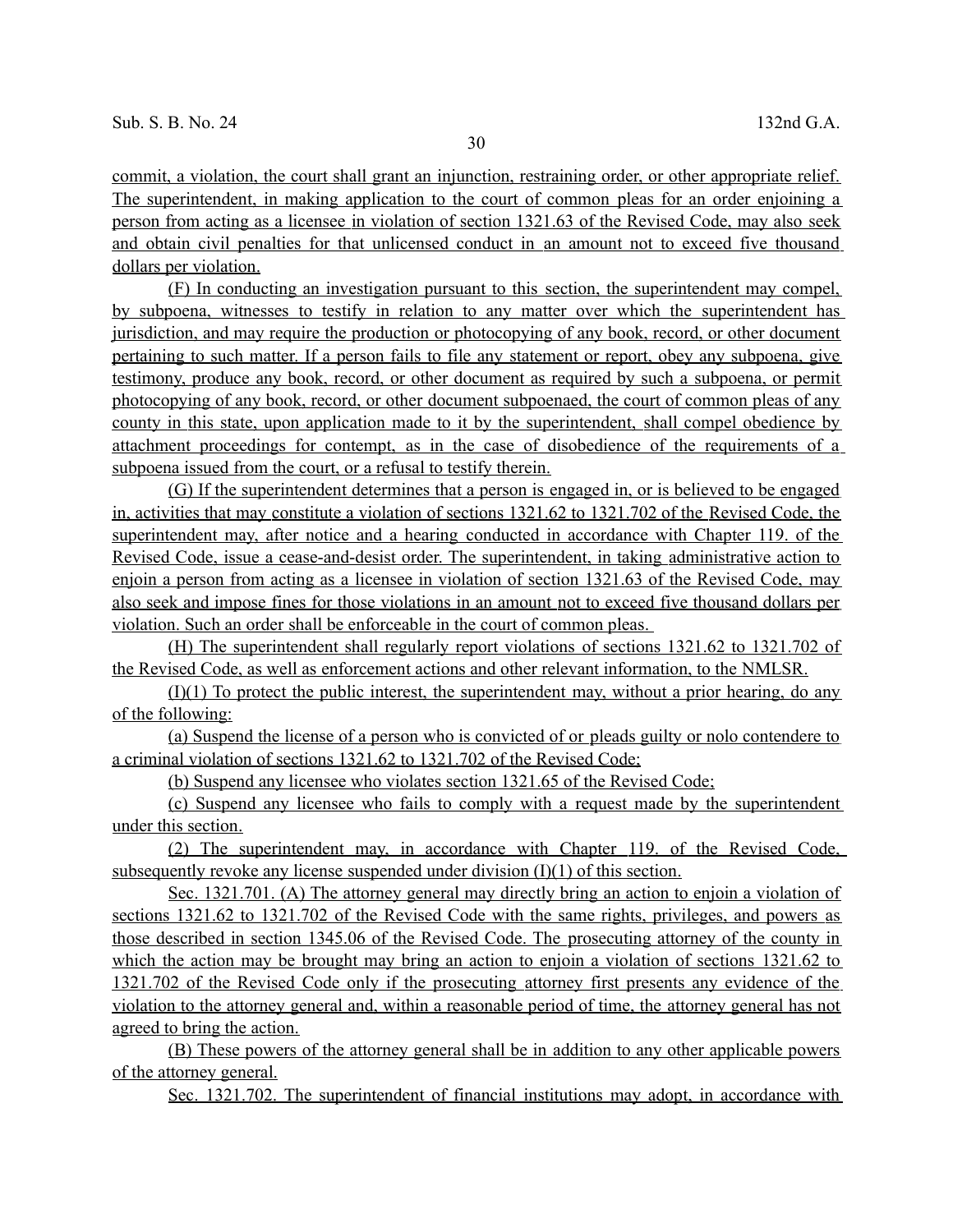Chapter 119. of the Revised Code, rules that are necessary for the enforcement of sections 1321.62 to 1321.702 of the Revised Code and that are consistent with those sections. Each rule shall contain a reference to the section, division, or paragraph of the Revised Code to which it applies. The superintendent shall send by regular mail to each licensee a copy of each rule that is adopted pursuant to this section.

Sec. 1321.99. (A) Whoever violates section 1321.02 of the Revised Code is guilty of a felony of the fifth degree.

(B) Whoever violates section 1321.13 of the Revised Code shall be fined not less than one hundred nor more than five hundred dollars or imprisoned not more than six months, or both.

(C) Whoever violates section 1321.14 of the Revised Code shall be fined not less than fifty nor more than two hundred dollars for a first offense; for a second offense such person shall be fined not less than two hundred nor more than five hundred dollars and imprisoned for not more than six months.

(D) Whoever willfully violates section 1321.57, 1321.58, division (A), (B), (C), or (D) of section 1321.59, 1321.591, or 1321.60 of the Revised Code or whoever recklessly violates section 1321.651, 1321.68, 1321.681, or division (A), (B), (C), or (E) of section 1321.69 of the Revised Code is guilty of a minor misdemeanor and shall be fined not less than one nor more than five hundred dollars.

 $(E)(1)$  Whoever violates section 1321.52 or division (I), (J), (K), (L), or (M) of section 1321.59, section 1321.63, or division (H), (I), or (K) of section 1321.69 of the Revised Code is guilty of a felony of the fifth degree.

 (2) A violation of section 1321.63 or division (K) of section 1321.69 of the Revised Code is a strict liability offense and section 2901.20 of the Revised Code does not apply.

(F) Whoever violates division (A) of section 1321.73 of the Revised Code shall be fined not more than five hundred dollars or imprisoned not more than six months, or both.

(G) Whoever violates section 1321.41 of the Revised Code is guilty of a misdemeanor of the first degree.

(H) Whoever violates division (N) of section 1321.59 of the Revised Code is guilty of a felony of the fourth degree.

(I) The imposition of fines pursuant to this section does not preclude the imposition of any administrative fines or civil penalties authorized under section 1321.54 or 1321.70 or any other section of the Revised Code.

SECTION 2. That existing sections 1321.02, 1321.53, and 1321.99 of the Revised Code are hereby repealed.

SECTION 3. (A) Sections 1 and 2 of this act shall take effect on July 1, 2017.

(B) Beginning on the effective date of this section, the Superintendent of Financial Institutions may take whatever actions the Superintendent considers necessary to ensure full compliance with this act by July 1, 2017, including the acceptance of applications for a license under sections 1321.62 to 1321.702 of the Revised Code, as enacted by this act.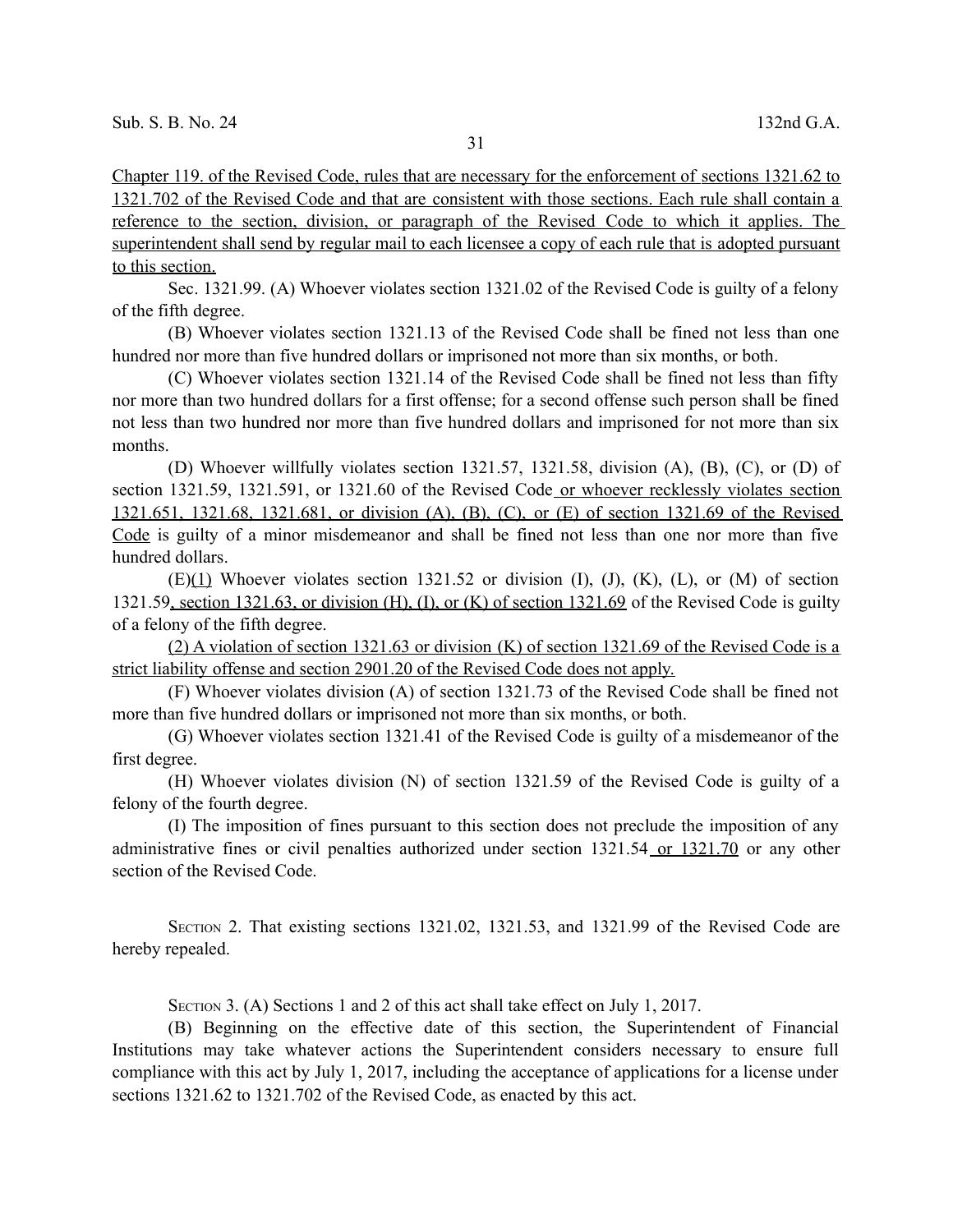*Speaker \_\_\_\_\_\_\_\_\_\_\_\_\_\_\_\_\_\_\_ of the House of Representatives.*

*President \_\_\_\_\_\_\_\_\_\_\_\_\_\_\_\_\_\_\_ of the Senate.*

Passed \_\_\_\_\_\_\_\_\_\_\_\_\_\_\_\_\_\_\_\_\_\_\_\_, 20\_\_\_\_

Approved \_\_\_\_\_\_\_\_\_\_\_\_\_\_\_\_\_\_\_\_\_\_\_\_, 20\_\_\_\_

*Governor.*